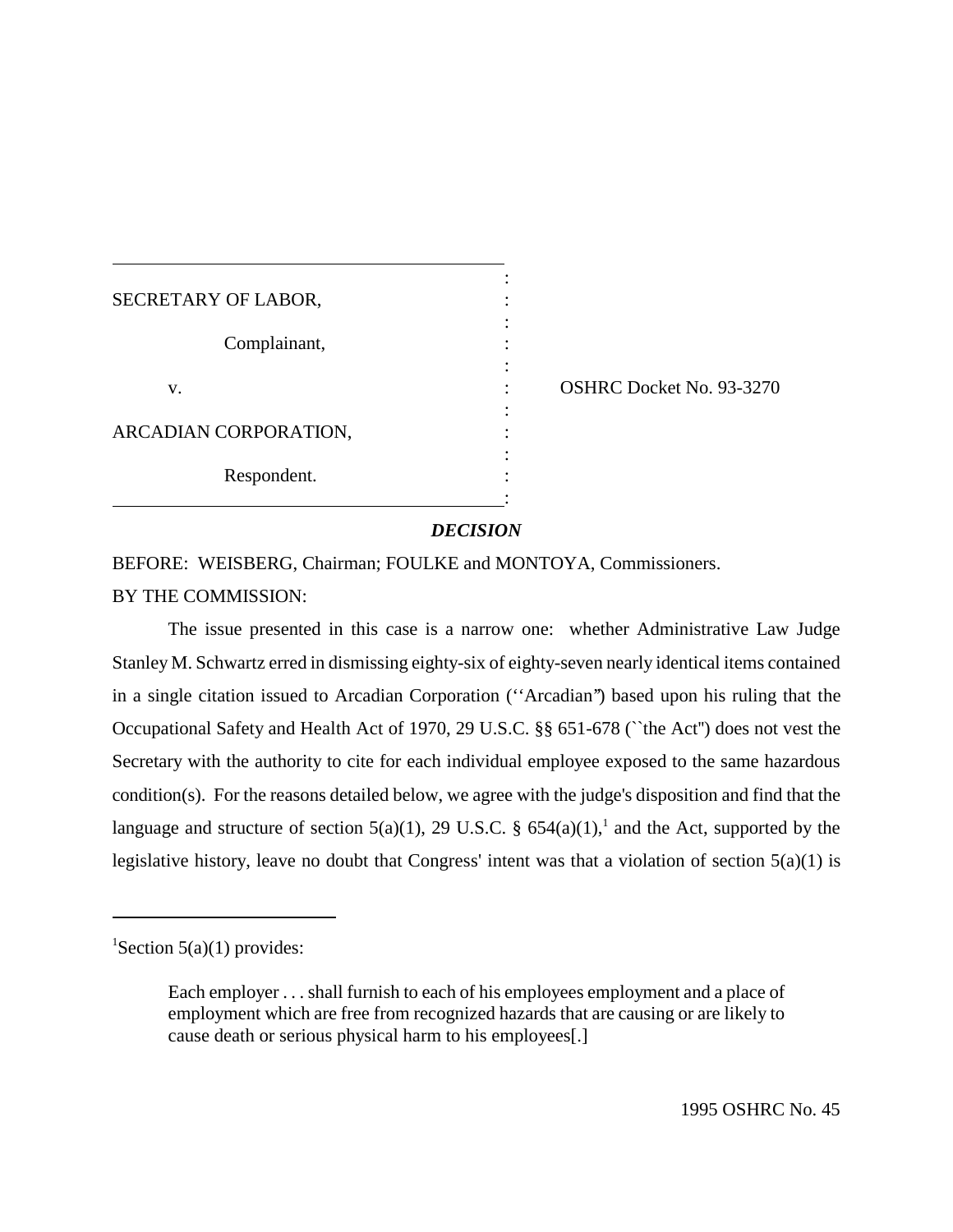based on the condition(s) constituting a recognized hazard, not the exposure of each employee thereto. Because the crux of the Secretary's argument is that the language and structure of the Act, and its legislative history, do not make clear Congress' intention in this regard, and thus his interpretation of the statute is entitled to controlling deference, we find it appropriate, while not necessary, to address this issue. As also detailed below, we find no merit in these arguments because  $(1)$  in light of the Secretary's enforcement of section  $5(a)(1)$  for over twenty years and the quality and clarity of his explanation of his policy, the Secretary's interpretation is patently unreasonable; and (2) administrative and adjudicatory functions are split under the Act, and here, the Secretary's interpretation does not concern his own standards or regulations, but rather a construction of the Act which touches directly upon an appropriate assessment of a penalty, an area that rests exclusively within the Commission's statutory authority. Finally, because there may be circumstances under which different hazards can be cited as section  $5(a)(1)$  violations requiring different abatement actions, we remand this case to afford the Secretary an opportunity to amend the citation to address this question, if appropriate.

# I.

Arcadian Corporation manufactured fertilizer at a plant in Lake Charles, Louisiana. On July 28, 1992, an after-hours explosion of the urea reactor destroyed the facility, injuring three employees and four other persons. The Occupational Safety and Health Administration (``OSHA'') investigated and thereafter issued citations, among which was citation no. 2. Items 1 through 87 in citation no. 2 alleged separate willful violations of section  $5(a)(1)$  for each employee exposed to the conditions that led to a single catastrophic failure of the urea reactor.<sup>2</sup> The Secretary argues that these conditions could have been abated by shutting down the reactor upon previous detection of leaks; properly monitoring it for leaks; and adequately inspecting, repairing, or maintaining the vessel's liner. A \$50,000 penalty was proposed for each of the eighty-seven employees exposed to these conditions, for a total of \$4,350,000.

 $2$ This case arose during the period when some provisions of the new process safety management standard at 29 C.F.R. § 1910.119 had been administratively stayed by the Secretary on an interim basis. 57 Fed. Reg. 23,060, 23,063 (1992).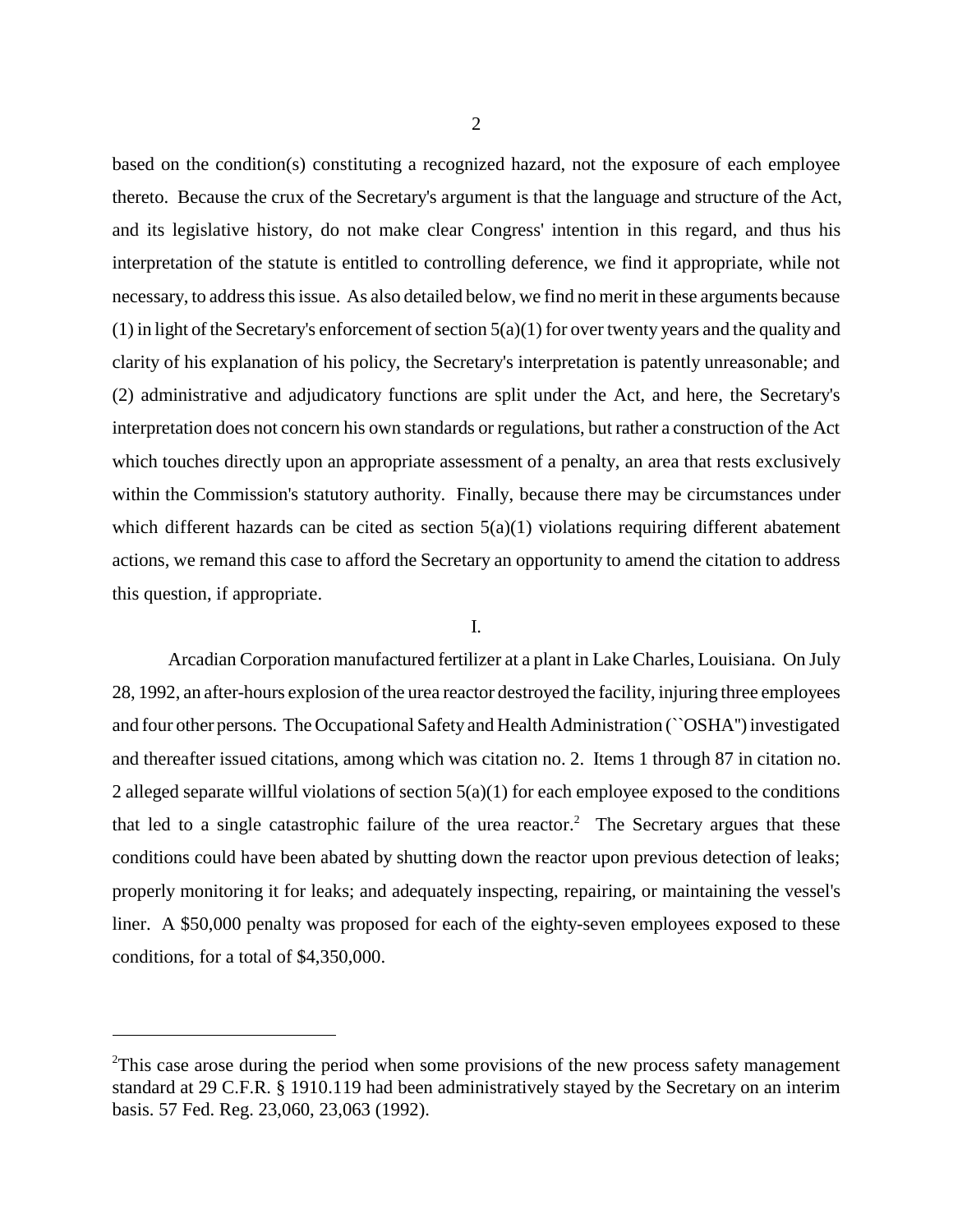At a relatively early stage in the proceeding, Arcadian moved for partial summary judgment under Rule 56 of the Federal Rules of Civil Procedure,<sup>3</sup> arguing that citation no. 2, items 2 through 87 should be vacated as duplicative and their allegations consolidated with item 1 because the facts alleged in items 1 through 87 indicate conditions which constitute only a single violation of an employer's duty under section 5(a)(1). Judge Schwartz granted the motion, relying on *Caterpillar, Inc.*, 15 BNA OSHC 2153, 2172, 1991-93 CCH OSHD ¶ 29,962, p. 41,005 (No. 87-922, 1993), in which the Commission noted that ``[t]he test of whether the Act and the cited regulation permit[] multiple or single units of prosecution is whether they prohibit individual acts, or a single course of action.'' The judge concluded that, based on the circumstances in this case, the Secretary's citing of Arcadian for each employee exposure to the same condition was ``inappropriate.'' To expedite resolution of this entire litigation, the judge granted Arcadian's motion to sever<sup>4</sup> items 2 through 87 from the rest of citation no. 2 and from Docket No. 93-628, which remains before him. The Secretary's petition for review of the judge's decision was granted, and the Commission heard oral argument in this case.<sup>5</sup>

# II.

At issue is whether, consistent with the judge's ruling, under section  $5(a)(1)$  the unit of prosecution consists of the condition(s) constituting a recognized hazard, rather than the number of exposed employees. To address this question, the Commission and the courts consider (1) the language and structure of the specific statutory provision or regulation as well as of the regulatory framework or statute as a whole; (2) the legislative history; and, then, only if the drafter's intent remains unclear, (3) the reasonableness of an agency's interpretation. *E.g., Chevron, U.S.A., Inc. v. Natural Resources Defense Council, Inc.* (``*Chevron*''), 467 U.S. 837, 842-43, 845 (1984) (statutory

 $3$ Under Rule 56(c), the judgment sought shall be rendered if the pleadings and record show that ''there is no genuine issue as to any material fact and that the moving party is entitled to a judgment as a matter of law.''

<sup>4</sup> See Rule 10 of the Commission's Rules of Procedure, 29 C.F.R. § 2200.10, which discusses severance.

<sup>5</sup> Both parties participated in the oral argument in this case, as did two amici curiae, the AFL-CIO and the U.S. Chamber of Commerce.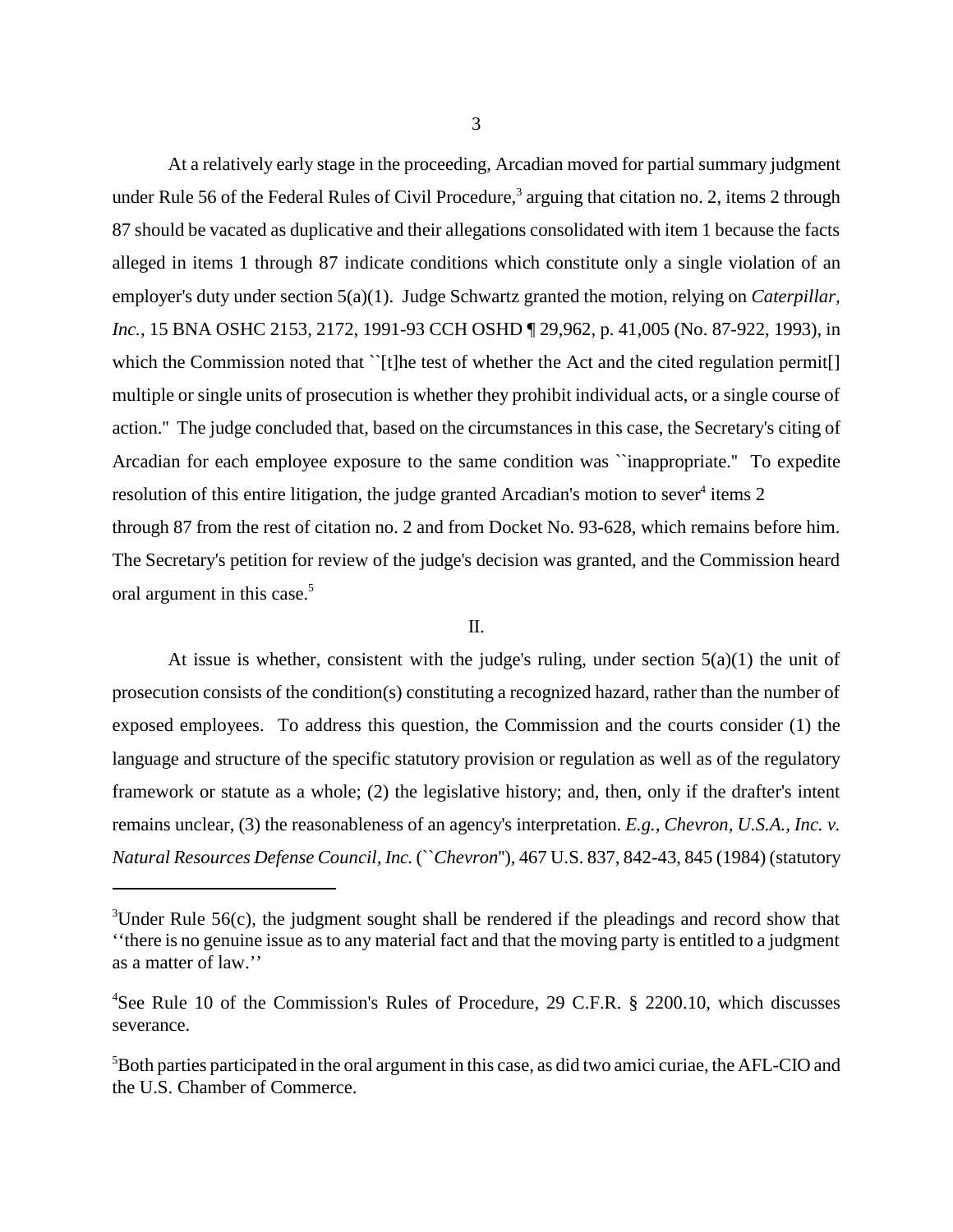provision); *Martin v. OSHRC (CF&I Steel Corp.)*, 941 F.2d 1051, 1055, 1056 (10th Cir. 1991) (``*CF&I*'') (OSHA standard); *Securities Indus. Assn. v. Federal Reserve Sys.*, 847 F.2d 890, 893 (D.C. Cir. 1988) (statutory provision); *Unarco Commercial Prods.*, 16 BNA OSHC 1499, 1502-03, 1994 CCH OSHD ¶ 30,294, p. 41,732 (No. 89-1555, 1993) (OSHA standard). Our inquiry therefore begins with an analysis of whether the meaning of section  $5(a)(1)$  is, or is not, clear based on its own language and the Act as a whole.

## A.

``In a statutory construction case, the beginning point must be the language of the statute, and when a statute speaks with clarity to an issue[,] judicial inquiry into the statute's meaning, in all but the most extraordinary circumstances, is finished.'' *Estate of Cowart v.* 

*Nicklos Drilling Co.*, 112 S.Ct. 2589, 2594 (1992); *see American Tobacco Co. v. Peterson*, 456 U.S. 63, 68 (1982). Section  $5(a)(1)$  states that an employer "shall furnish . . . employment and a place of employment which are free from recognized *hazards* that are causing or are likely to cause death or serious physical harm *to his employees*.'' (emphases added) Thus, the employer's duty is to remove one or more recognized hazards from its workplace. The language at the beginning of section  $5(a)(1)$ , that ``[e]ach employer . . . shall furnish to each of his employees'' employment and a place of employment free of recognized hazards, means that the employer is required to provide safe employment to "each" employee, not just some of them.<sup>6</sup>

From the earliest days of the Act, the Secretary, the Commission, and the reviewing courts have considered the central inquiry in all section  $5(a)(1)$  cases to be whether a serious "recognized" hazard is present in the workplace and how it can be abated. *E.g., Georgia Electric Co. v. Marshall*,

<sup>6</sup> This is consistent with our holding in *Caterpillar*, 15 BNA OSHC at 2172-73, 1991-93 CCH OSHD at p. 41,005, a case brought under section  $5(a)(2)$  of the Act, 29 U.S.C. §  $654(a)(2)$ , which requires employers to comply with OSHA standards. In that case, we concluded that the Secretary can cite separate violations of 29 C.F.R. § 1904.2 (requiring employers to maintain a log and summary of recordable occupational injuries and illnesses) for each erroneous decision not to record an injury or illness. *See Hern Iron Works, Inc.*, 16 BNA OSHC 1207, 1209, 1991-93 CCH OSHD ¶ 30,046, p. 41,251 (No. 89-433, 1993); *J.A. Jones Constr. Co.*, 15 BNA OSHC 2201, 2213, 1991-93 CCH OSHD ¶ 29,964, pp. 41,032-33 (No. 87-2059, 1993). As we noted in *Caterpillar*, whether multiple or single units of prosecution are permitted turns on whether the provision at issue prohibits individual acts or a single course of action. *Blockburger v. United States*, 284 U.S. 299, 302-04 (1932).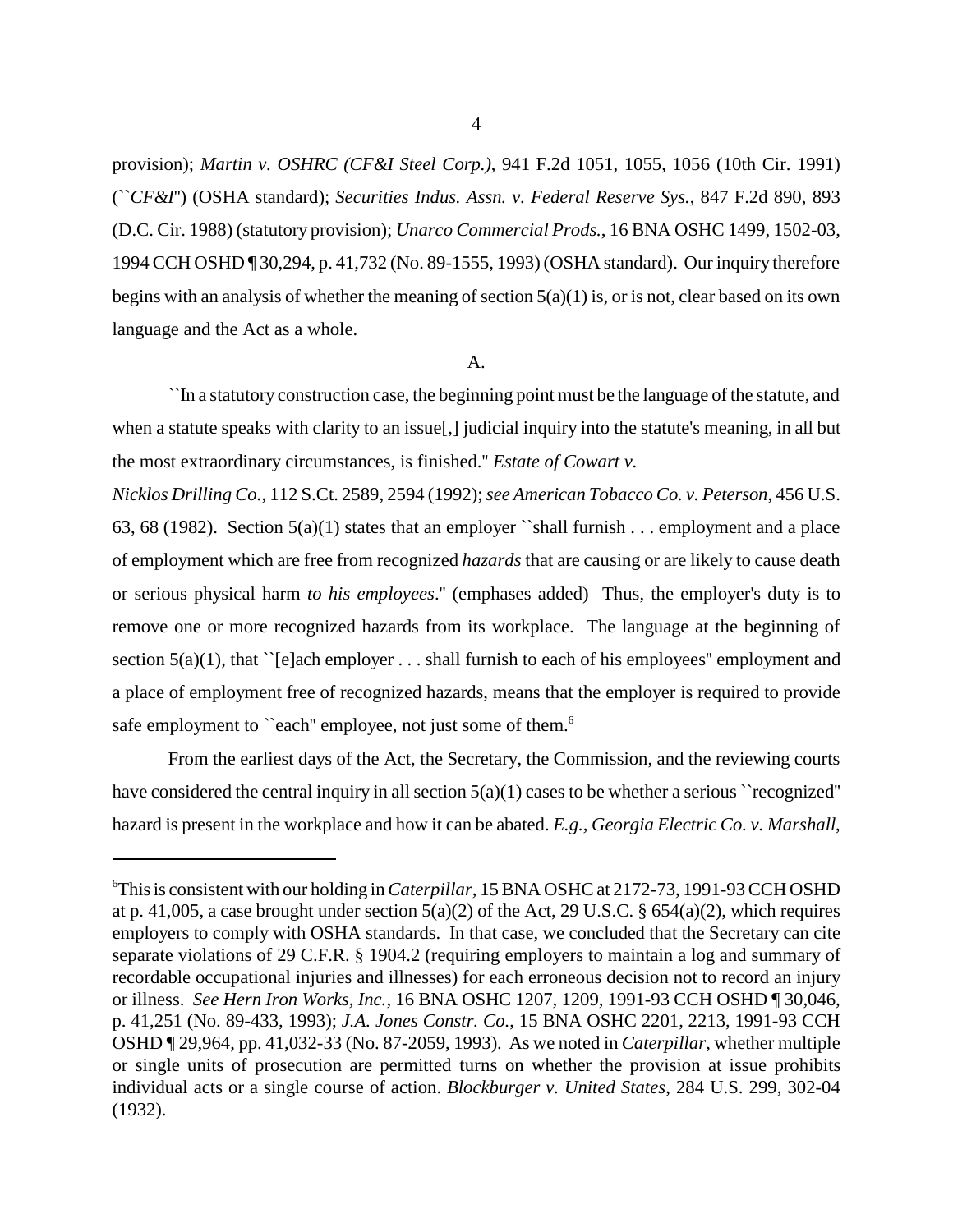595 F.2d 309, 320-21 (5th Cir. 1979); *National Realty & Constr. Co. v. OSHRC,* 489 F.2d 1257, 1265 (D.C. Cir. 1973); *Waldon Healthcare Center*, 16 BNA OSHC 1052, 1059-64, 1993 CCH OSHD ¶ 30,021, pp. 41,151-57 (No. 89-2804, 1993) (consolidated); *Kelly Springfield Tire Co.*, 10 BNA OSHC 1970, 1973-75, 1982 CCH OSHD ¶ 26,223, pp. 33,113-14 (No. 78-4555, 1982), *aff'd*, 729 F.2d 317 (5th Cir. 1984); *Beaird-Poulan, a Div. of Emerson Electric Co.*, 7 BNA OSHC 1225, 1228-30, 1979 CCH OSHD ¶ 23,493, pp. 28,459-61 (No. 12600, 1979); *see, e.g.*, Rothstein, *Occupational Safety and Health Law* § 141 at 187 (3d ed. 1990). The longstanding test formulated by the Commission and courts for determining a violation of section  $5(a)(1)$  reflects this focus on the conditions which constitute a hazard to all employees: to establish a violation of section  $5(a)(1)$ , the Secretary must prove that (1) the workplace presented a hazard to employees that was (2) ``recognized'' by the employer or its industry and was (3) ``causing or likely to cause death or serious physical harm,'' and (4) feasible means existed to abate or materially reduce the hazard. *Id.*

The focus of this approach is necessarily on a hazard and its abatement. This is so because the purpose of adjudication is to formulate an ``order'' under the Administrative Procedure Act. See 5 U.S.C. §§ 551, 554, 556, and 557. If the Secretary's argument is accepted, that he is permitted under the statute to cite on a per exposed employee basis for the same condition, the same order addressing the same hazard with identical abatement would then issue eighty-seven times.<sup>7</sup> Though this would certainly raise administrative and legal costs, it would not heighten safety and health in the workplace. The only other tangible result would be to inflate the penalty by a factor of 87.

This plain reading of section  $5(a)(1)$  is therefore consistent with the provisions of the whole Act, as well as the Act's object and policy. *See, e.g., Brown v. Gardner*, 115 S.Ct. 552, 555 (1994); *John Hancock Mut. Life Ins. v. Harris Trust & Sav. Bank*, 114 S.Ct. 517, 523 (1993); *Gade v. National Solid Wastes Management Assn.*, 112 S.Ct. 2374, 2383-84 (1992); *Pilot Life Ins. Co. v. Dedeaux*, 481 U.S. 41, 51 (1987). While the Secretary mentions that Congress refers throughout the

<sup>&</sup>lt;sup>7</sup>If 87 such "orders" were permitted based on the exposure of each employee, precisely the same rationale would suggest that ''orders'' can be issued for each day or each hour that a violative condition exists. As noted *infra*, this would be inconsistent with the language and structure of the Act, and we cannot conclude that Congress could have intended such virtually limitless citation authority.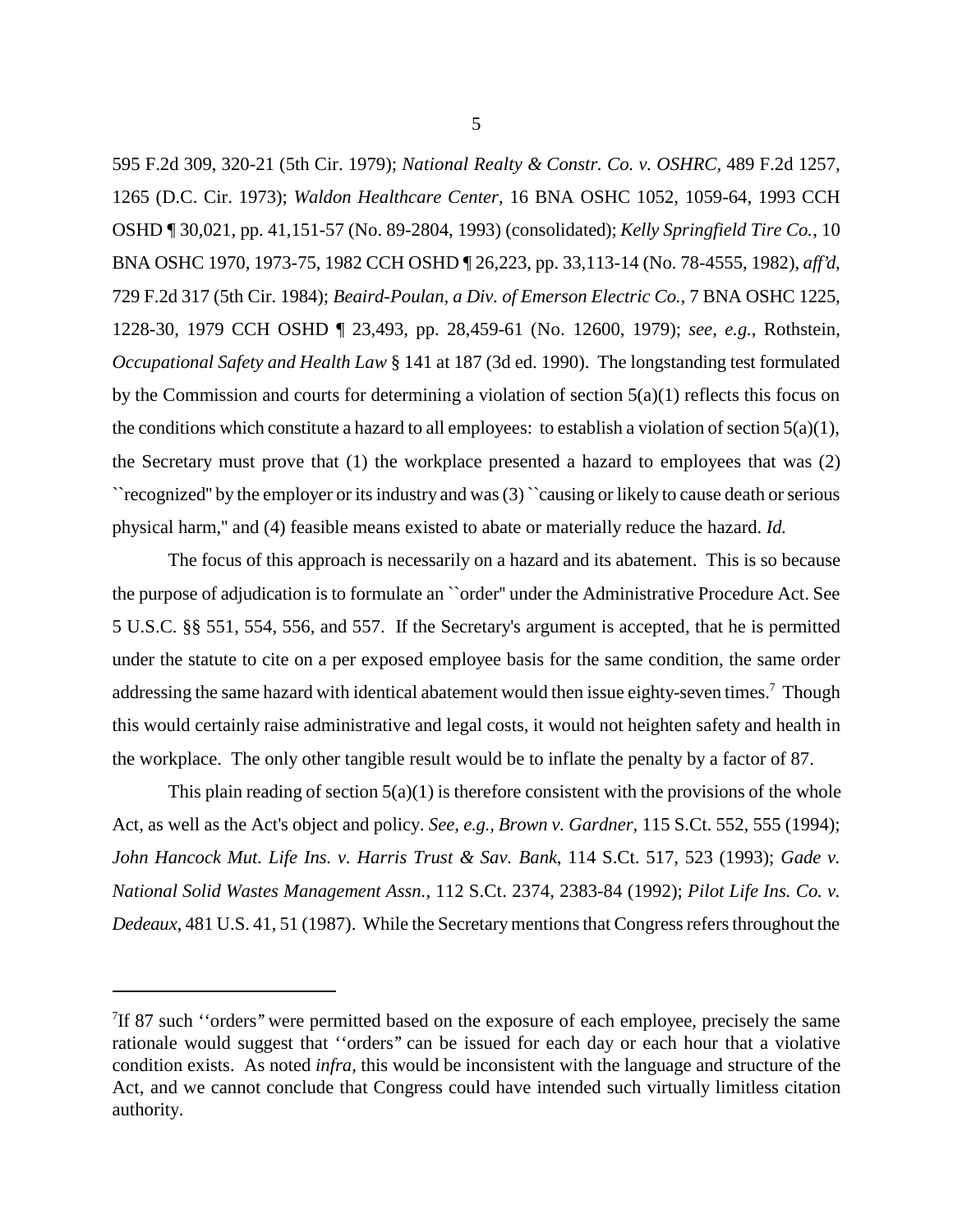Act to protecting employees as individuals, $<sup>8</sup>$  we observe that throughout the Act Congress more</sup> frequently refers to employees as a group. While taken out of context the references noted by the Secretary support his argument, in the context and structure of the Act as a whole, such a reading is inconsistent with, for example, section 2(b) of the Act, 29 U.S.C. § 651(b), which describes the purpose of the Act as ``[t]o assure so far as possible *every working man and woman* in the Nation safe and healthful working conditions'' (emphasis added). That provision also states that such purpose is being implemented by encouraging employers and ``employees'' in their efforts to reduce hazards (section 2(b)(1)), and by providing that employers and "employees" have separate but dependent responsibilities and rights (section  $2(b)(2)$ ).<sup>9</sup> This is consistent with the preamble to the Act, that provides that the Act was intended "[t]o assure safe and healthful working conditions for *working men and women*'' (emphasis added). *See, e.g., Fidelity Federal Savings & Loan Assn. v. De La Cuesta*, 458 U.S. 141, 158 (1982) (preamble to a statute or regulation may be consulted in determining the meaning of that provision). Moreover, the remedial purpose of the Act does not give license to disregard the plain meaning of a standard or provision of the Act. *Kiewit Western Co*., 16 BNA OSHC 1689, 1694, 1994 CCH OSHD ¶ 30,396, p. 41,941 (No. 91-2578, 1994) (citing *Symons v. Chrysler Corp. Loan Guarantee Bd.*, 670 F.2d 238, 241 (D.C. Cir. 1981)). To suggest that the phrase ``to each of his employees'' identifies the unit of prosecution is to place undue emphasis on this rhetorical nicety.

<sup>&</sup>lt;sup>8</sup>He cites 29 U.S.C. §§ 651(b)(7) (as a purpose of the Act, development of medical criteria that will assure (insofar as practicable) that ``no employee'' will suffer diminished health, functional capacity or life expectancy as a result of his work experience), 655(b)(5) (Secretary shall set standards that assure that ``no employee'' will experience material impairment of health or functional capacity),  $657(c)(3)$  (each employer shall promptly notify `any employee'' overexposed to a toxic substance), 657(f) (``[a]ny employees'' may request inspection of potential imminent danger), 659(c) (``any employee'' may challenge reasonableness of abatement period), and 660(c) (``[a]ny employee'' protected from discrimination).

<sup>9</sup> See also 29 U.S.C. § 655(b)(6)(B)(iii) (employer applying for temporary variance order must state steps to protect ``employees'' against the covered hazard,  $(6)(B)(v)$  (employer must certify that it has informed ``his employees),'' and (7) (labels or other appropriate warning necessary to ensure ``employees'' apprised of all exposed hazards).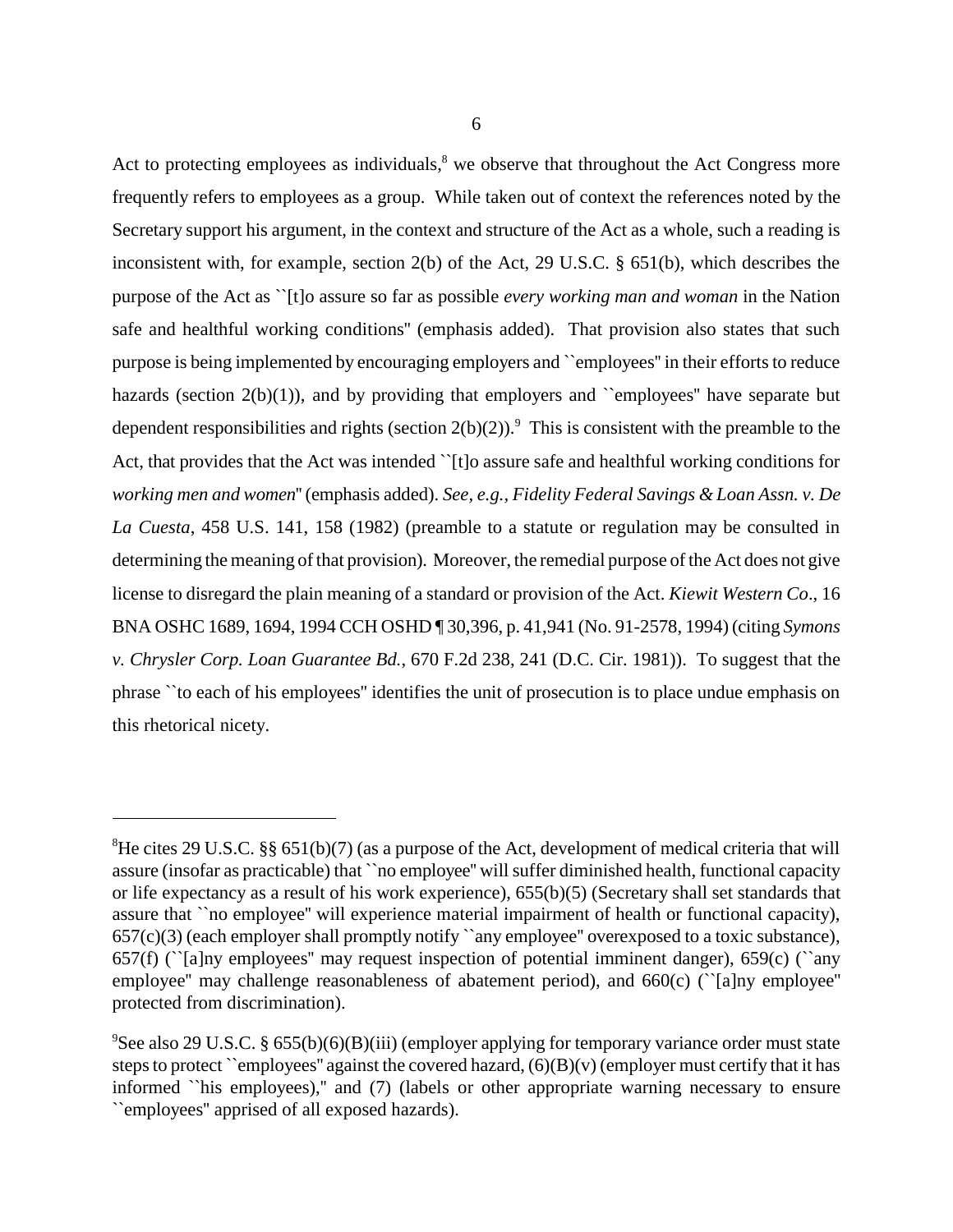Perhaps most significantly, section 3(8) of the Act, 29 U.S.C. § 652(8), defines the term ``occupational safety and health standard'' to require ``conditions, or the adoption or use of one or more practices, means, methods, operations, or processes, reasonably necessary or appropriate to provide safe or healthful employment and places of employment.'' It seems at least incongruous to us that Congress would define the principle enforcement mechanism in the Act in such terms if the gravamen of a section 5(a)(1) violation were not to be the ``recognized hazard.'' Consistent with section 3(8), Commission case law has for over ten years defined the term ``recognized hazard" in section 5(a)(1) as the ``process'' by which the particular job is being done. *E.g., Davey Tree Expert Co.*, 11 BNA OSHC 1898, 1899, 1983-84 CCH OSHD ¶ 26,852, p. 34,399 (No. 77-2350, 1984). *See Well Solutions, Inc., Rig No. 30*, No. 91-340, slip op. at 3 (April 19, 1995) (recognized hazard consists of ``conditions'' at the particular job site); *Pelron Corp*., 12 BNA OSHC 1835, 1986-87 CCH OSHD ¶ 26,852, p. 34,399 (No. 77-2350, 1984) (recognized hazard must be defined to identify ``conditions'' or ``practices'' over which the employer has control).

For the reasons above, we conclude that the language of section  $5(a)(1)$  and the Act as a whole, as well as the objectives and policies of that provision and the Act, do not support the Secretary's view that he can cite separate section  $5(a)(1)$  violations for each employee exposed to the same hazard.

#### B.

The plain meaning of the statutory language being clear, we look to the legislative history only to determine whether there is ``clearly expressed legislative intention'' contrary to that language ``which would require us to question the strong presumption that Congress expresses its intent through the language it chooses.'' *INS v. Cardoza-Fonseca*, 480 U.S. 421, 432 n. 12 (1987). While an agency's interpretation of a statutory provision or a regulation reflects its proper role of accommodator of conflicting policies, that interpretation may be disturbed if ``it appears from the statute or its legislative history that the accommodation is not one that Congress would have sanctioned.'' *United States v. Shimer*, 367 U.S. 374, 383 (1961), quoted in *Chevron*, 467 U.S. at 845. ``The judiciary is the final authority on issues of statutory construction and must reject administrative constructions which are contrary to clear congressional intent.'' *Chevron*, 467 U.S. at 843. The intent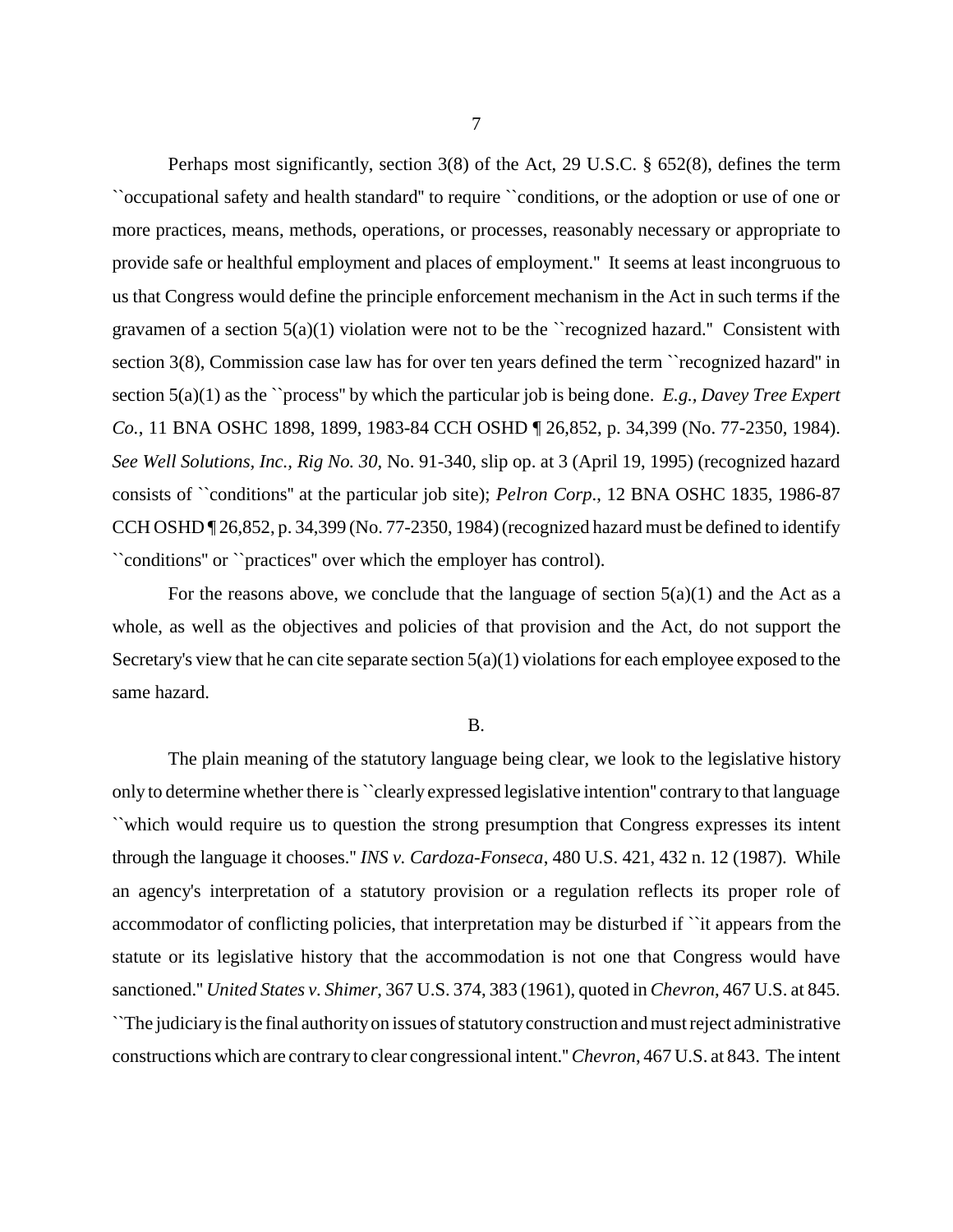of Congress is particularly relevant where, as here, the interpretation of a statute that Congress passed is at issue rather than an agency's interpretation of its own standard or regulation.

We find that the legislative history of section  $5(a)(1)$  does not support the Secretary's position. Congress did not specifically address whether the phrase ``to each of his employees'' in section 5(a)(1) was intended to identify a unit of prosecution. Moreover, as Arcadian notes, the Senate and House reports summarizing the general duty clause never included the words ``to each of his employees" or ``each employee."<sup>10</sup> If Congress had intended that section  $5(a)(1)$  could be cited on a per exposed employee basis, certainly it would have discussed this matter, particularly considering that one of the major issues before it was whether to allow penalties at all for firstinstance violations of section 5(a)(1).<sup>11</sup> *See generally* Bokat & Thompson, *Occupational Safety and Health Law* 111-12 (1988). Indeed, when the phrase "to each of his employees" was first used in section 5(a)(1), the bill included no penalty at all for first instance violations of the general duty clause.12 This can only mean that the phrase could not have been intended to constitute a unit of prosecution, which is essentially a unit of penalty assessment. Moreover, it was only after considerable debate that first-instance penalties were permitted. Therefore, we cannot conclude that Congress, with *no discussion whatsoever*, passed the section intending that penalties for violating it could be assessed on a per exposed employee basis, thereby removing any limit on penalties.<sup>13</sup>

<sup>10</sup>S. Rep. 1282, 91st Cong., 2d Sess. (''S. Rep.'') 9-10, 27 (1970), *reprinted in* Senate Comm. on Labor and Public Welfare, 92d Cong., 1st Sess., *Legislative History of the Occupational Safety and Health Act of 1970* (''Leg. Hist.''), at 149-50, 167 (1971); H.R. Rep. 1291, 91st Cong., 2d Sess. (''H. Rep.'') 21-22, 37, Leg. Hist. at 851-52, 867.

 $11$ This reflects Congress' view that the primary method of achieving the Act's objective would not be the general duty clause, but rather the requirement (in section  $5(a)(2)$  of the Act) to comply with specific safety and health standards of which employers would have notice. See sections 2(b)(3), 2(b)(9), 5(a)(2), and 6(a) and (b) of the Act; 29 U.S.C. §§ 651(b)(3), 651(b)(9), 654(a)(2), 655(a) and (b); S. Rep. at 5, 10, Leg. Hist. at 145, 150; *Brisk Waterproofing Co.*, 1 BNA OSHC 1263, 1264, 1971-73 CCH OSHD ¶ 16,345 at p. 21,261 (No. 1046, 1973).

<sup>&</sup>lt;sup>12</sup>E.g., S. Rep. at 10, 58 (individual view of Sen. Javits), Leg. Hist. at 150, 197 (same); H.R. Rep. at 21, Leg. Hist. at 851.

 $13$ Although it is not dispositive, we note that a few years after passing the Act at issue here, Congress (continued...)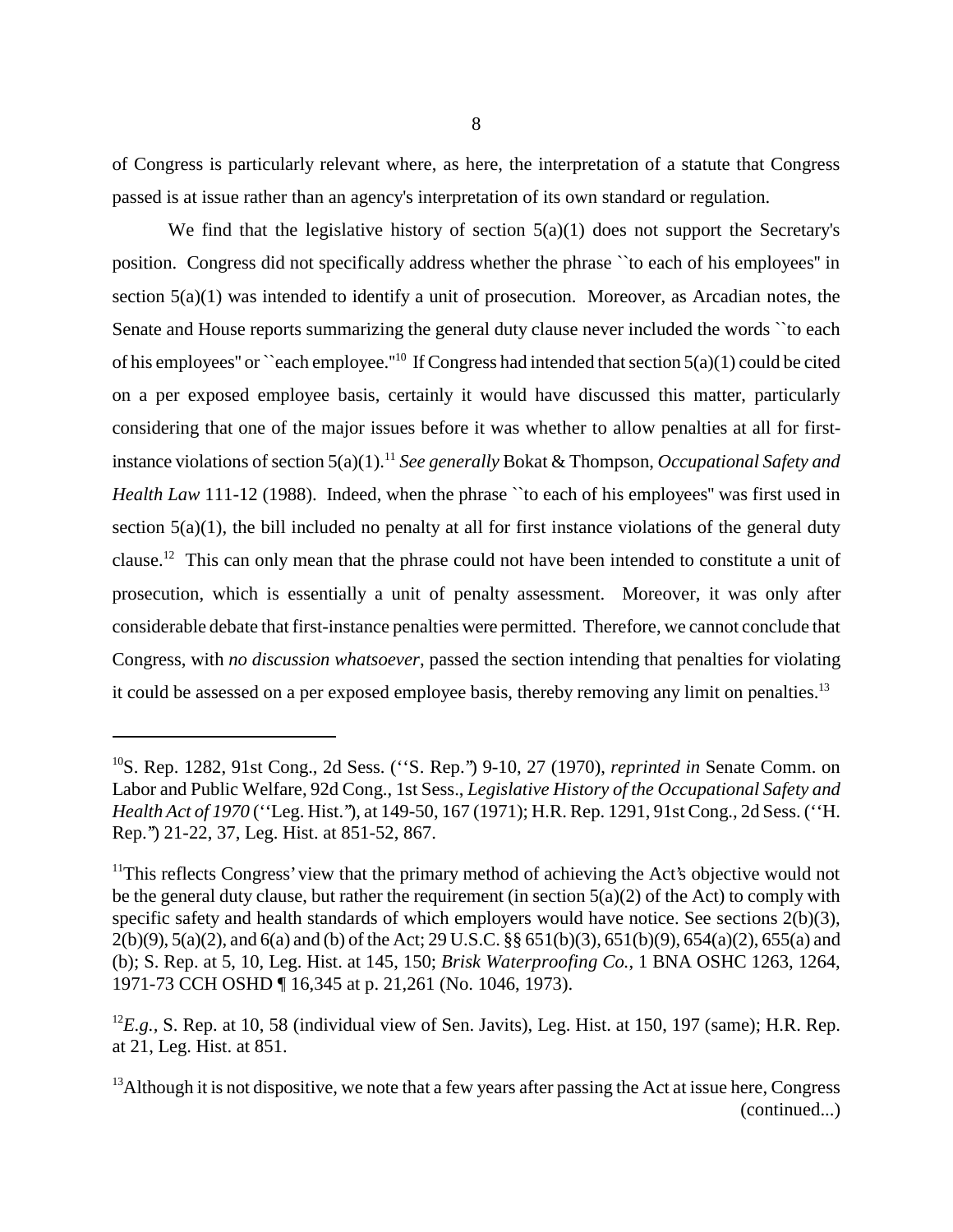As the Secretary notes, the legislative history refers to the general duty clause as embodying the employer's common law duty of care under master/servant principles, which provides that the employer has a duty that runs to each worker individually and is actionable by each employee upon each breach. However, it is "misleading" to refer to section  $5(a)(1)$  as a restatement of the employer's common law duty because the Act does not compensate individual employees, as does the common law, but rather is ``remedial and preventive in nature.'' *REA Express, Inc. v. Brennan*, 495 F.2d 822, 825 (2d Cir. 1974); *see* Morey, *The General Duty Clause of the Occupational Safety and Health Act of 1970,* 86 Harv. L. Rev. 988, 1003 n.66 (1973). Unlike the common law concept where an injured party has a separate cause of action, there is no private right of action for violations of section  $5(a)(1)$  (or section  $5(a)(2)$ , the specific duty clause) of the Act. Only the Secretary can charge a violation of the Act, and the employer is ultimately liable to the federal government, not an individual employee.

Moreover, we reject the Secretary's suggestion that Congress gave approval of his per exposed employee citing policy in the Omnibus Budget Reconciliation Act of 1990, Pub. L. No. 101- 508, § 3101 (1990), which amended section 17 of the Act, 29 U.S.C. § 666, by raising by sevenfold the maximum penalty for willful and repeat violations to \$70,000 and establishing a \$5,000 minimum penalty for willful violations. While this increase does show that Congress sought to reduce the deficit through the Secretary's general ability to use penalties to enforce the Act, neither the Omnibus bill nor its legislative history, to which the Secretary refers, expresses any endorsement of the instance-by-instance policy.14 *Cf. Hern Iron Works, Inc.*, 16 BNA OSHC 1619, 1622 n.6,

 $13$ (...continued)

adopted a specific per employee penalty provision in section 209(b) of the Employee Retirement Income Security Act of 1974, 29 U.S.C. § 1059(b), despite ``each of his employees'' language in the corresponding requirements provision in its section 209(a), 29 U.S.C. § 1059(a).

 $14$ However, this does not mean that the number of employees exposed to a hazardous condition is not a factor in penalty assessment. It has consistently been considered by the Secretary, as acknowledged in his old *Field Operations Manual* and his new *Field Inspection Reference Manual*, 3 BNA OSHR 77:2703, 2705 (Sept. 28, 1994), 4 CCH ESHG ¶ 7966.180 (Nov. 28, 1994), when determining the probability that an injury or illness will result, a factor he uses in deciding a proposed penalty. Moreover, under section 17(j) of the Act, 29 U.S.C. § 666(j), one of the factors (continued...)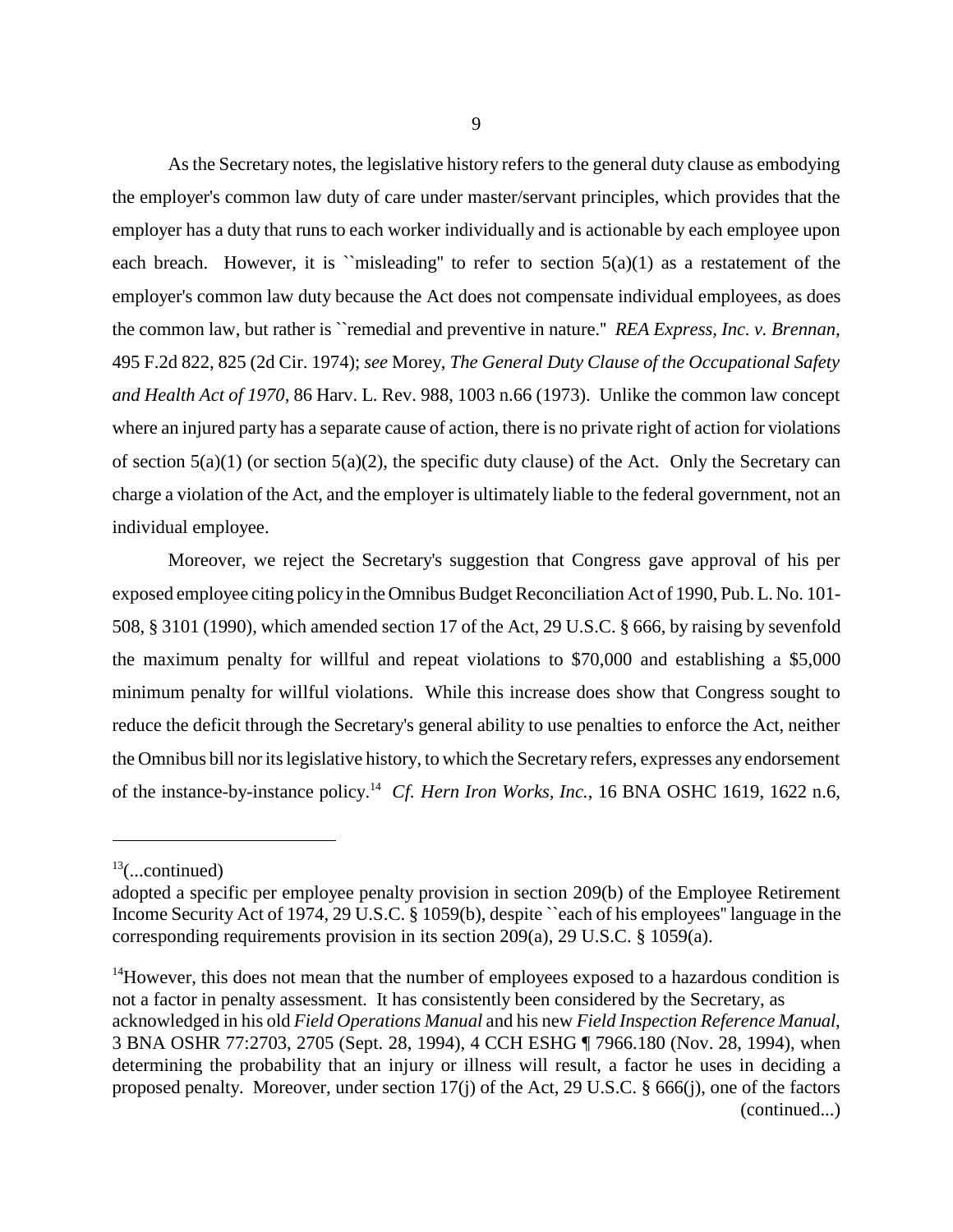1994 CCH OSHD ¶ 30,363, p. 41,882 n.6 (No. 88-1962, 1994) (Congress' intent in the Omnibus bill that the Secretary's ability to use penalties be enhanced does not reduce the Commission's authority to review penalty proposals); *MCI Telecommunications Corp. v. American Telephone and Telegraph Co.*, 114 S.Ct. 2223, 2233 (1994) (FCC's desire to increase competition cannot provide it with authority to alter rate-filing system that Congress created for the purpose of regulating common carrier rates).

For the reasons above, we conclude that there is no Congressional intent on this issue other than that clearly set forth in the language and structure of the Act.

## C.

Only when the meaning of a statute is not clear from its language and legislative history is the issue for the reviewing court whether the agency's construction of the statute is ``reasonable.'' *Chevron*, 467 U.S. at 845. ``[C]onsiderable weight should be accorded to an executive department's construction of a statutory scheme it is entrusted to administer.'' *Id*. at 844. However, ``only if the Secretary's interpretation *is* reasonable'' should the reviewing court defer to it. *Martin v. OSHRC (CF&I Steel Corp.)*, 499 U.S. 144, 158 (1991) (``*Martin v. OSHRC*'') (emphasis in original). Such considerations as the adequacy of notice to the regulated parties and the quality of the Secretary's explanation of relevant policy concerns bear on reasonableness. *Id.* at 157.

One relevant and important factor in evaluating reasonableness is whether the Secretary ``has consistently applied the interpretation embodied in the citation.'' *CF&I,* 941 F.2d at 1055; *see Ehlert v. United States*, 402 U.S. 99, 105 (1971). An agency's interpretation of a regulation or statute that conflicts with its earlier interpretation is ``entitled to considerably less deference'' than a view consistently held by the agency. *Cardoza-Fonseca*, 480 U.S. at 446 n. 30 (quoting *Watt v. Alaska*, 451 U.S. 259, 273 (1981)); *see Indus. Union Dept., AFL-CIO v. American Petroleum Institute*, 448 U.S. 607, 651 & n.58 (1980). As noted above, for more than twenty years the focus of the

 $14$ (...continued)

the Commission must give ''due consideration to'' in assessing a penalty is the gravity of the violation, which includes consideration of the number of employees exposed to the violative condition. *E.g., J.A. Jones Constr. Co.*, 15 BNA OSHC 2201, 2214, 1991-93 CCH OSHD ¶ 29,964, p. 41,033 (No. 87-2059, 1993); *Kus-Tum Builders, Inc.*, 10 BNA OSHC 1128, 1132, 1981 CCH OSHD ¶ 25,738, p. 32,107 (No. 76-2644, 1981).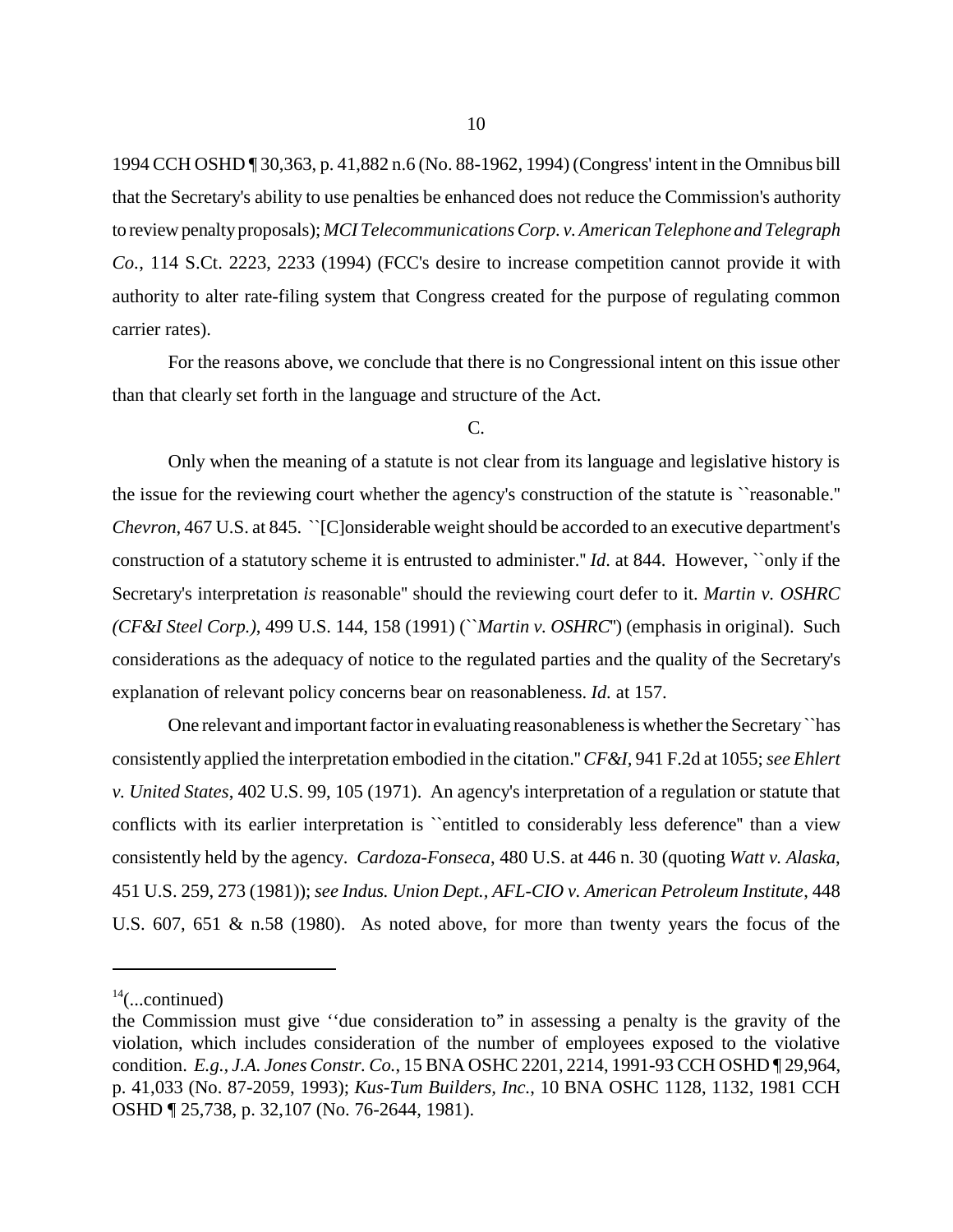Secretary's enforcement of section  $5(a)(1)$ , and thus the focus of Commission and court case law, has been on the existence of conditions which constitute a recognized hazard that can feasibly be abated. Even in cases that clearly involved abatement on a per employee basis, the Secretary never cited a separate violation of section 5(a)(1) for each employee exposed. *See Waldon Healthcare*, 16 BNA OSHC at 1053, 1993 CCH OSHD at pp. 41,145-46 (alleged that employer did not vaccinate its employees against hepatitis B virus); *Peter Cooper Corp.*, 10 BNA OSHC 1203, 1210-11, 1981 CCH OSHD ¶ 25,795, pp. 32,237-39 (No. 76-596, 1981) (alleged that employer did not inoculate its employees against anthrax).

Though he had not previously cited section  $5(a)(1)$  on a per exposed employee basis, the Secretary has issued separate section 5(a)(1) citations based on separate hazards relating to the same event or area. In *ARO, Inc*., 1 BNA OSHC 1453, 1454, 1973-74 CCH OSHD ¶ 17,084, p. 21,732 (No. 465, 1973), the Secretary alleged two separate violations of section  $5(a)(1)$ , which the Commission affirmed, relating to the recognized hazard of an oxygen-deficient atmosphere: one violation charged failure to carry out safety procedures prior to repair work on the furnace; the other charged that suitable rescue equipment was not available. In *Chevron Oil Co.*, 11 BNA OSHC 1329, 1330-35, 1983-84 CCH OSHD ¶ 26,507, pp. 33,721-25 (No. 10799, 1983), the Secretary issued two section 5(a)(1) citations, which the Commission affirmed, relating to the same oil and gas platform: one for pipeline corrosion; the other for an inadequate fire detection system. In *Noble Drilling Corp.*, 6 BNA OSHC 2108, 2110-11, 1978 CCH OSHD ¶ 23,157, pp. 28,011-13 (No. 15405, 1978), the Secretary alleged two section  $5(a)(1)$  violations, one for an inadequate emergency alarm system, and the other for failure to have a blowout valve.

The Secretary's practice in these cases is consistent with the test set out in *Caterpillar*, 15 BNA OSHC at 2172, 1991-93 CCH OSHD at p. 41,005: the question of whether the Act and (where applicable) the cited standard permit multiple or single units of prosecution turns on whether they prohibit individual acts or a single course of action. To the extent a hazard is separate and its abatement is peculiar to it, that hazard can be cited on that basis. Here, Raymond Donnelly, Director of OSHA's Office of General Industry Compliance Assistance, admitted in his deposition that there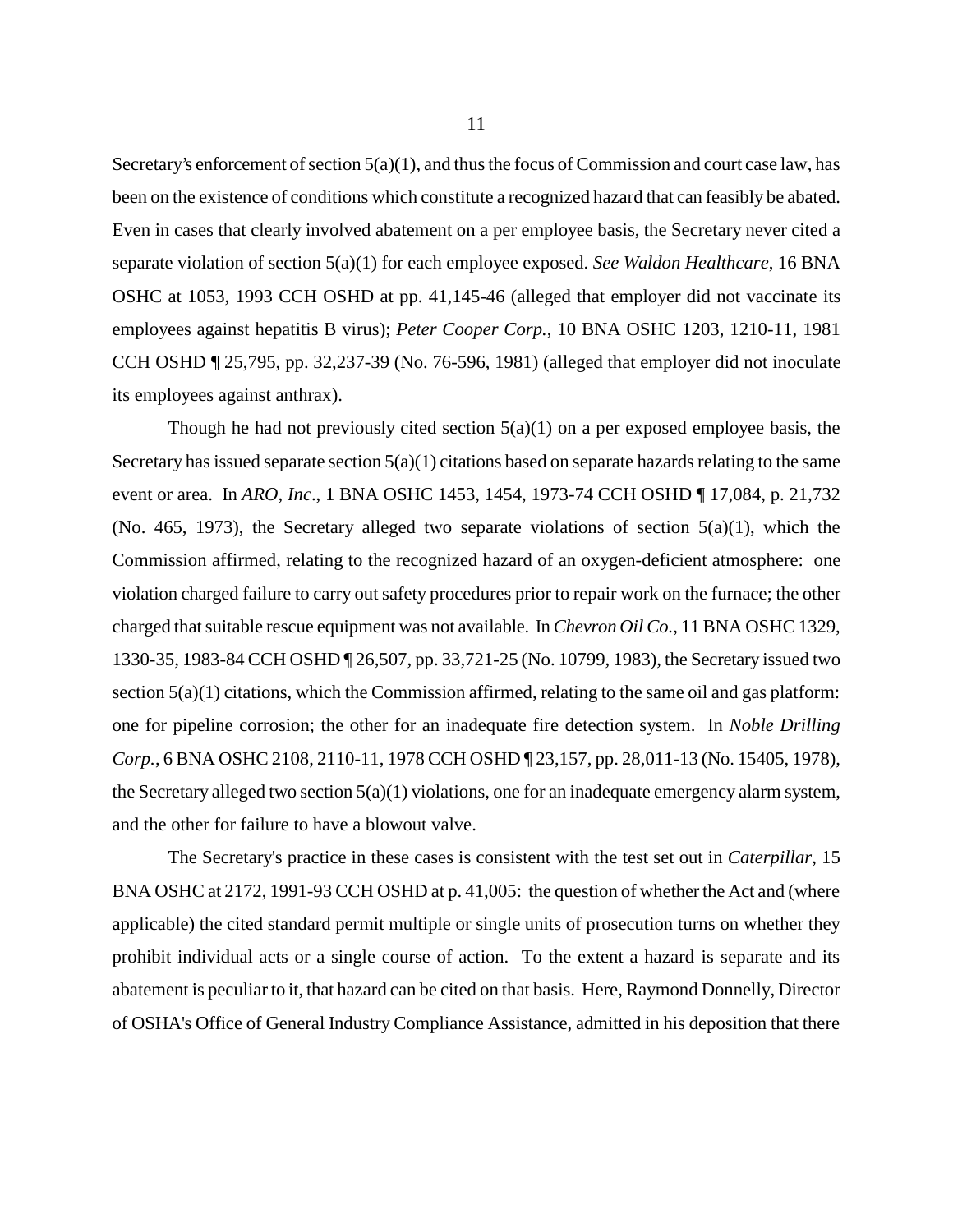is *only one* violative condition, not eighty-seven different violative events.<sup>15</sup> He further testified that if Arcadian had followed the citation's recommended abatement for any one of the section  $5(a)(1)$ violations, it would have abated all eighty-seven.

Our finding that the Secretary's interpretation is unreasonable is not inconsistent with the Secretary's claim that Congress intended higher penalties as the result of the Omnibus Budget Reconciliation Act of 1990, discussed above. There, Congress provided explicit increases in the penalty structure; it did not authorize the Secretary to artificially inflate potential penalties by reversing twenty years of case law on section 5(a)(1). Moreover, the Secretary may not be limited to only one citation for violating section  $5(a)(1)$  if more than one hazard exists.

Another factor in determining the reasonableness of an agency's interpretation is ''the quality of the Secretary's elaboration of pertinent policy considerations.'' *Martin v. OSHRC*, 499 U.S. at 158 (citing *Motor Vehicle Mfrs. Assn. of the United States v. State Farm Mut. Auto. Ins. Co.,* 463 U.S. 29, 43 (1983)). ''An agency changing its course must supply a reasoned analysis indicating that prior policies and standards are being deliberately changed.'' *Greater Boston Television Corp. v. FCC*, 444 F.2d 841, 852 (D.C. Cir. 1970), *cert. denied*, 403 U.S. 923 (1971). The Secretary first gave express notice that he interprets section 5(a)(1) as permitting per exposed employee citing in *OSHA Instruction CPL 2.80, Handling of Cases to Be Proposed By Violation-By-Violation Penalties*, 1

<sup>15</sup>The relevant part of the deposition reads:

- Q. So there is one so-called violative event or act, one condition, but there were allegedly 87 employees exposed; is that correct?
- A. That is correct.
- Q. They're not 87 different violative events, just one cited 87 items?
- A. There's one explosion.
- Q. So the number 87 is just a multiplier?
- A. 87 is the multiplier, representing the number of employees who we establish were exposed to this explosion waiting to happen while they worked. . . . .
- Q. My point is that Arcadian didn't have to correct the cited hazard 87 times, did it?
- A. No, it did not.
- Q. Just once?
- A. Yeah. . . . The answer is yes.

Deposition of Raymond Donnelly at pp. 122-25, August 16, 1993.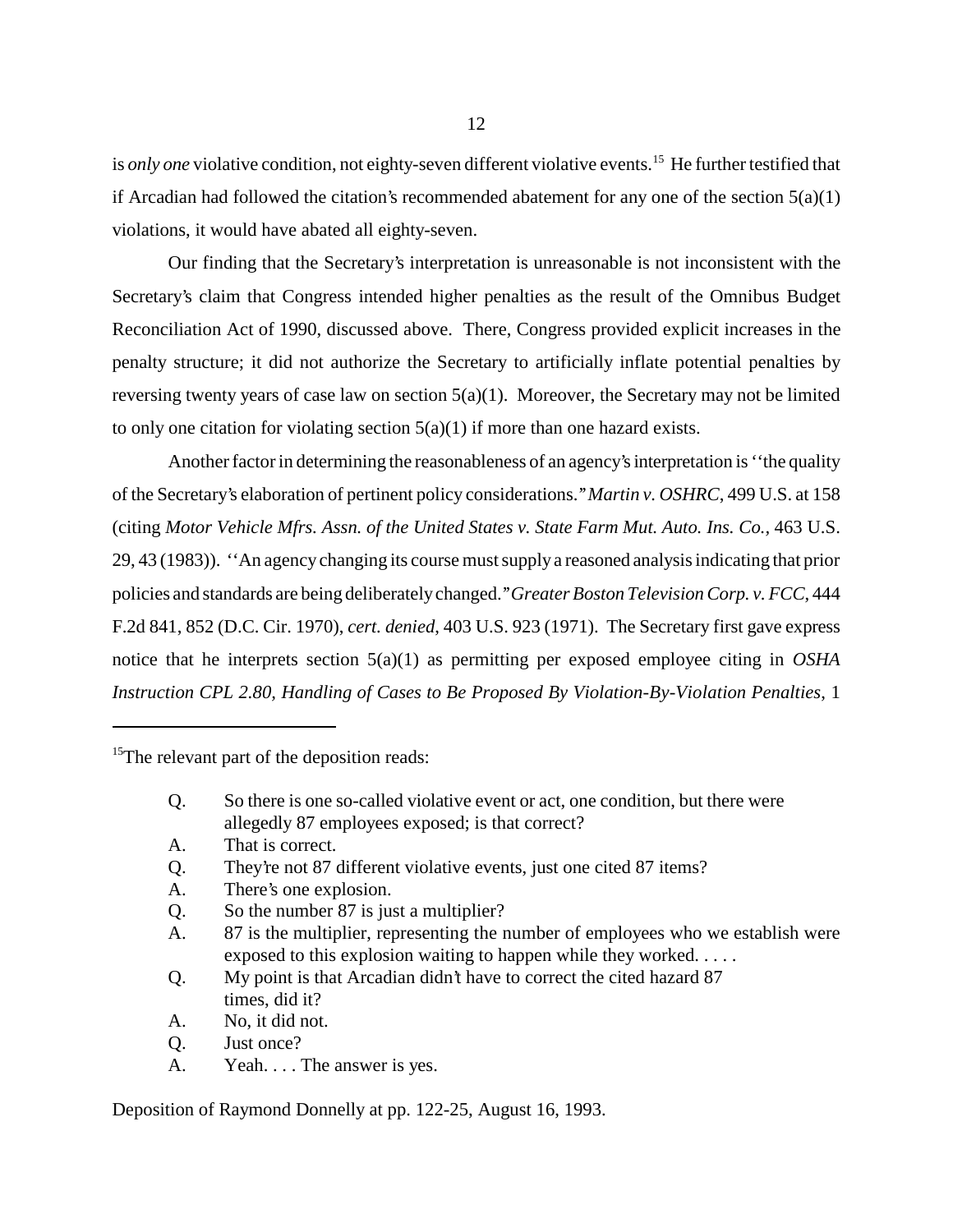BNA OSHR Ref. File 21:9649, 9652, 1990 CCH ESHG New Developments ¶ 10,662, p. 13,592 (Transfer Binder) (October 1, 1990). There, he stated that for willful ``egregious'' cases ``[e]ach employee exposed to the recognized hazard at the time of the violation constitutes a separate violation.'' *Id.* He also noted that ``[o]ver the past several years, in a limited number of cases OSHA has alleged a separate violation and proposed a separate penalty for each instance of noncompliance with OSHA recordkeeping regulations, with the safety and health standards, and with the General Duty Clause<sup>"16</sup> as a ``compliance strategy which improves the efficiency and effectiveness of the agency and conserves its limited resources.'' *Id.* at 21: 9649; 1990 CCH ESHG at 13,589. However, he provided *no specific explanation* for this policy change regarding *section 5(a)(1)* cases, just as he provided no discussion of his authority to issue such citations and no advance notice of this major change in interpreting the Act.

For the reasons above, we conclude that the Secretary's interpretation of section  $5(a)(1)$  as permitting per exposed employee citing is unreasonable because ``it goes beyond the meaning that the statute can bear.'' *MCI*, 114 S.Ct. at 2226 (citing *Pittston Coal Group v. Sebben*, 488 U.S. 105, 113 (1988)); *Chevron*, 467 U.S. at 842-43; *see City of Chicago v. Environmental Defense Fund*, 114 S.Ct. 1588, 1594 (1994). The Secretary's claim that it can cite on a separate per employee basis in section  $5(a)(1)$  cases ``rings hollow" after he has cited section  $5(a)(1)$  on a per hazard basis for over twenty years. *See Building and Construction Trades Dept. v. Donovan*, 553 F.Supp. 352, 356 (D.D.C. 1982), *aff'd in part and reversed in part*, 712 F.2d 611 (D.C. Cir. 1983), *cert. denied*, 105 S.Ct. 93 (1984) (Secretary's claim to have ``discovered a wholly different congressional intent'' than that perceived by prior fifteen Secretaries ``rings hollow''); *cf. Reich v. OSHRC (Erie Coke Corp.)*, 998 F.2d 134, 139 n.2 (3d Cir. 1993) (``*Erie Coke*'') (court found it ``difficult to believe'' that after living with particular precedent for twenty years, the Secretary now considers it to pose a threat to implementation of the Act).

There may be circumstances under which different hazards can be cited as section  $5(a)(1)$ violations requiring different abatement actions. *See Chevron Oil*, 11 BNA OSHC at 1330-35, 1983-

<sup>&</sup>lt;sup>16</sup>We note that none of these section  $5(a)(1)$  citations that the Secretary refers to as having been issued prior to CPL 2.80 reached the Commission for review.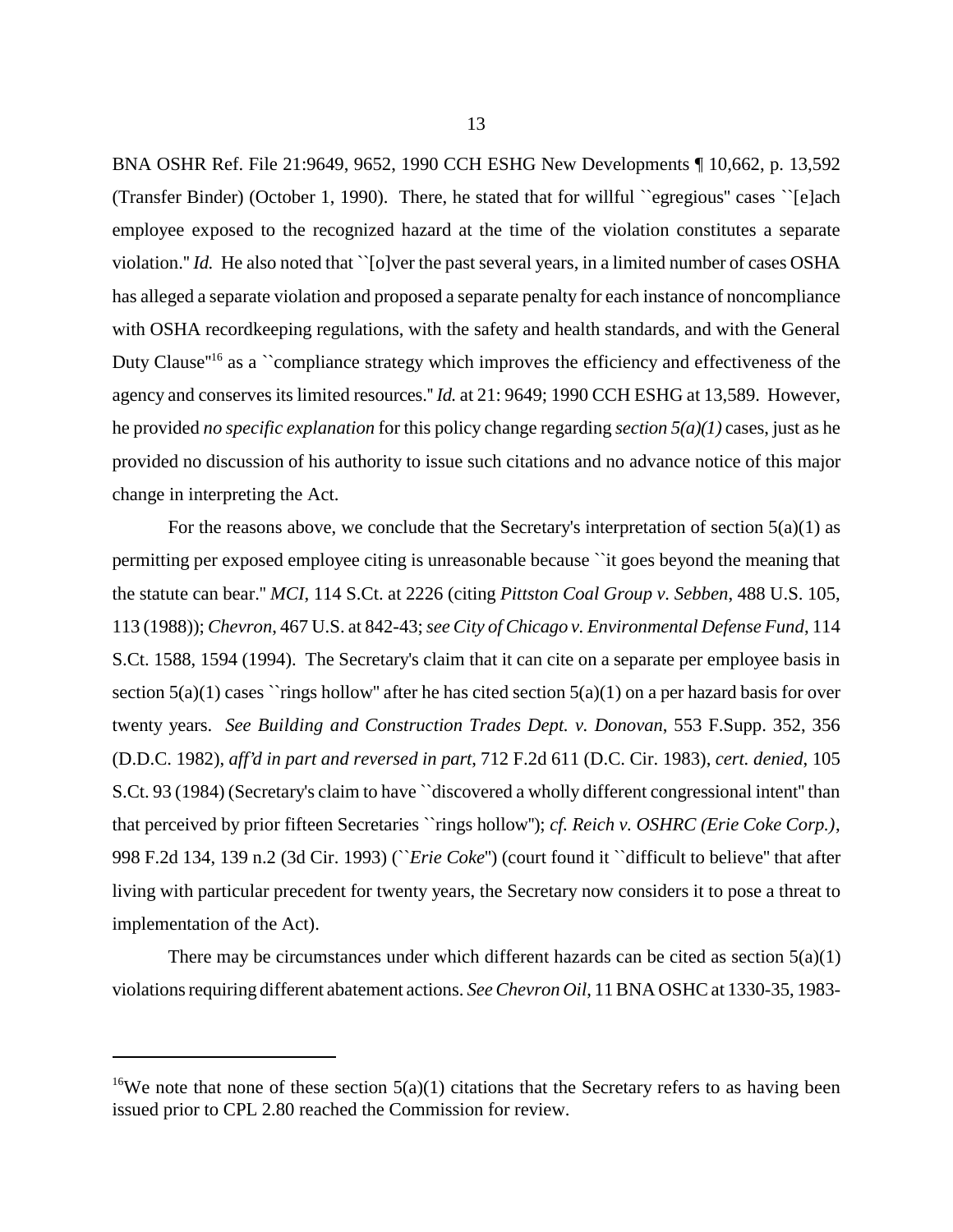# 84 CCH OSHD at pp. 33,721-25; *Noble Drilling Corp*., 6 BNA OSHC at 2110-11, 1978 CCH OSHD at pp. 28,011-13; *ARO*, 1 BNA OSHC at 1454, 1973-74 CCH OSHD at p. 21,732.

D.

Even if the Secretary's interpretation of section  $5(a)(1)$  were reasonable, the Commission need not accord it deference. Although *Chevron,* 467 U.S. at 844, provides that courts must accord ''considerable weight'' to a reasonable interpretation of a statute by the agency that administers it, this case is distinguishable from *Chevron* in one major respect. In *Chevron*, the agency in question was the Environmental Protection Agency, an agency to which Congress gave both administrative and adjudicative functions. *See* Reorganization Plan No. 3 of 1970, *reprinted in* 5 U.S.C. app. at 115 (supp. 1994). However, as the Court recognized in *Martin v. OSHRC*, 499 U.S. at 151, under the Occupational Safety and Health Act of 1970, the administrative and adjudicative functions are split between the Secretary and the Commission, respectively. The Court declared in that case that the Secretary's reasonable interpretation of the *standards and regulations that he himself promulgated* under the Act are entitled to deference. 499 U.S. at 152 (''[b]ecause the Secretary promulgates these *standards*, the Secretary is in a better position than is the Commission to reconstruct the purpose of the *regulations* in question'' (emphases added), 157-58 (''Congress did not intend to sever the [Secretary's] power authoritatively to interpret OSH Act *regulations* from the Secretary's power to promulgate and enforce *them*'' (emphases added)). *See Martin v. American Cyanamid Co.*, 5 F.3d 140, 141-42 (6th Cir. 1993) (Secretary's interpretation of his own standard at issue).

At issue in this case, however, is the Secretary's interpretation of a *statute*, the adjudication of which Congress expressly left to the Commission, not a regulation that the Secretary himself drafted and promulgated. ''The judiciary is the final authority on issues of statutory construction . . . .'' *Cardoza-Fonseca*, 480 U.S. at 446-47 (quoting *Chevron*, 467 U.S. at 843 n.9). It is the Commission, not the Secretary, that is charged with the final administrative adjudication of the Act. *Brennan v. OSHRC (Ron M. Fiegen, Inc.)*, 513 F.2d 713, 715-16 (8th Cir. 1975); *see* section 2(b)(3) of the Act, 29 U.S.C. § 651(b)(3) (Congress assures so far as possible safe and healthful working conditions ``by creating an Occupational Safety and Health Review Commission for carrying out adjudicatory functions under this Act''). Therefore, the Commission need not defer to the Secretary's interpretation of this, or any other, statute.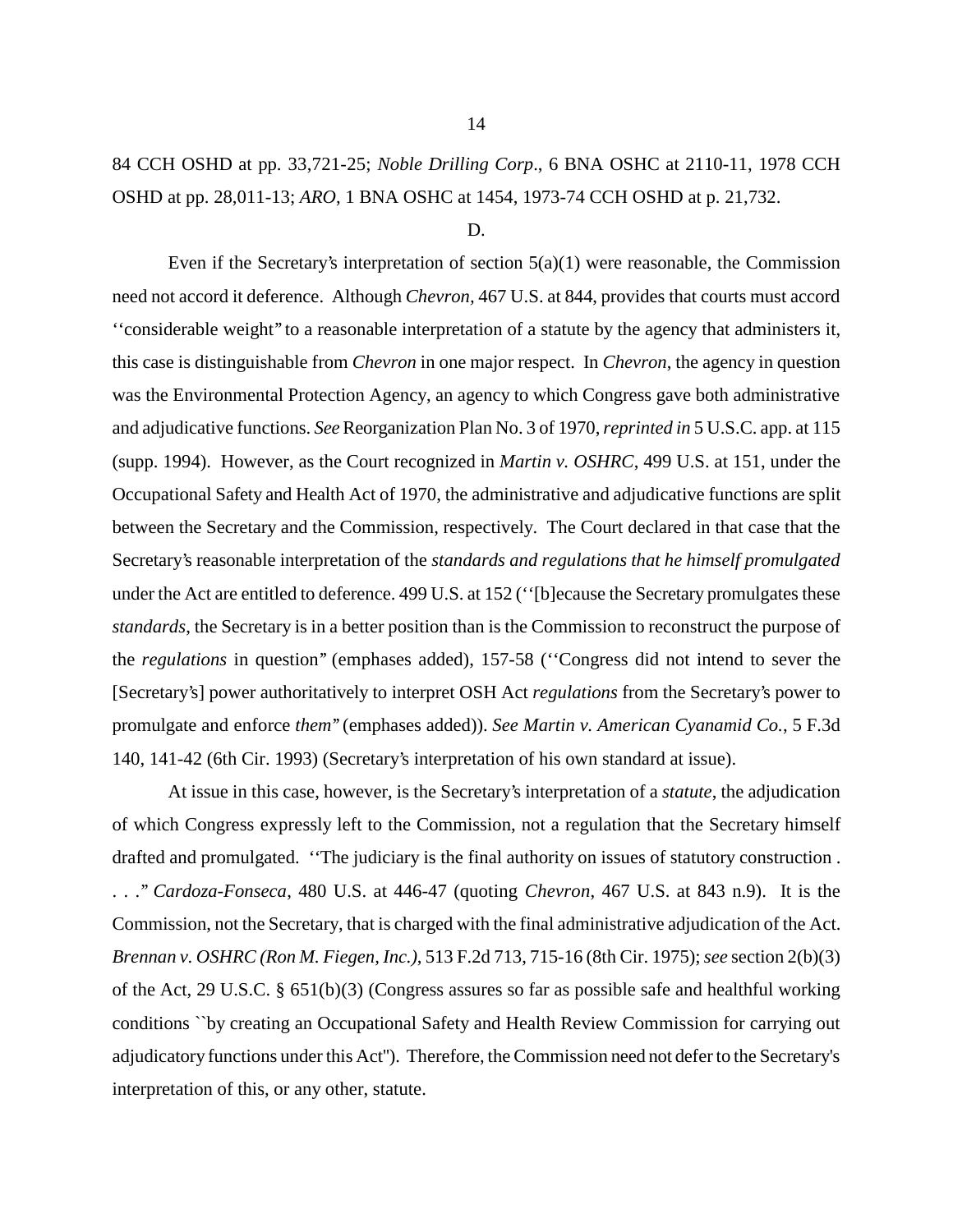Moreover, the construction of section  $5(a)(1)$  at issue touches directly upon the appropriateness of the penalty, which is solely within the Commission's statutory authority. *See* section 17(j) of the Act, 29 U.S.C. § 666(j); *Hern Iron Works, Inc.*, 16 BNA OSHC 1619, 1621-23, 1994 CCH OSHD ¶ 30,363, pp. 41,881-83 (No. 88-1962, 1994). Under this authority, the Commission may assess a single, combined penalty even when the Secretary has cited an employer for more than one violation. *See H.H. Hall Constr. Co.*, 10 BNA OSHC 1042, 1046, 1981 CCH OSHD ¶ 25,712, p. 32,056 (No. 76-4765, 1981) (violations of different standards with common abatement); *Hoffman Constr. Co*., 6 BNA OSHC 1274, 1275-76, 1977-78 CCH OSHD ¶ 22,489, p. 27,120 (No. 4182, 1978) (violations of the same standard at two locations at same worksite).

Furthermore, in *Chevron*, the Court stated that where an agency has a "legislative delegation" of authority,'' it is entitled to deference or controlling weight. 467 U.S. at 844. However, OSHA Instruction CPL 2.80, upon which the Secretary relies, is a discretionary enforcement guideline not published in either the Federal Register or the Code of Federal Regulations. Therefore, it does not establish the kind of binding legal standard entitled to deference under *Chevron*. *See Batterton v. Francis*, 432 U.S. 416, 425 n. 9 (1977).<sup>17</sup>

### III.

Section 10(c) of the Act, 29 U.S.C.  $\S 659(c)$ , authorizes the Commission to ``issue an order, based on findings of fact, affirming, modifying, or vacating the Secretary's citation or proposed penalty, or *directing other appropriate relief*.'' (emphasis added) *See Erie Coke*, 998 F.2d at 139, *aff'g* 15 BNA OSHC 1561, 1570, 1991-93 CCH OSHD ¶ 29,653, p. 40,156 (No. 88-611, 1992). As with any equitable concept, the nature of "other appropriate relief" may vary from case to case. In *Erie Coke*, it was the Commission's authority to characterize, *sua sponte*, a violation as *de minimis* based on the unique record, where the Secretary had classified it as other-than-serious. *See, e.g., Oil, Chemical and Atomic Workers International Union*, 16 BNA OSHC 1339, 1343 (No. 91-3349, 1993) (it is under ``other appropriate relief'' authority that the Commission reviews and approves

<sup>&</sup>lt;sup>17</sup>The Court also mentioned in *Chevron* that an agency's expertise may be a basis for its interpretation being entitled to certain weight. 467 U.S. at 865-66. The Commission members are selected based on their ''training, education, or experience'' and thus have expertise. Section 12(a) of the Act, 29 U.S.C. § 661(a). Even assuming that the Secretary is entitled to deference in light of his expertise, his interpretation is entitled to considerable, but not controlling, weight. *Chevron*, 467 U.S. at 844.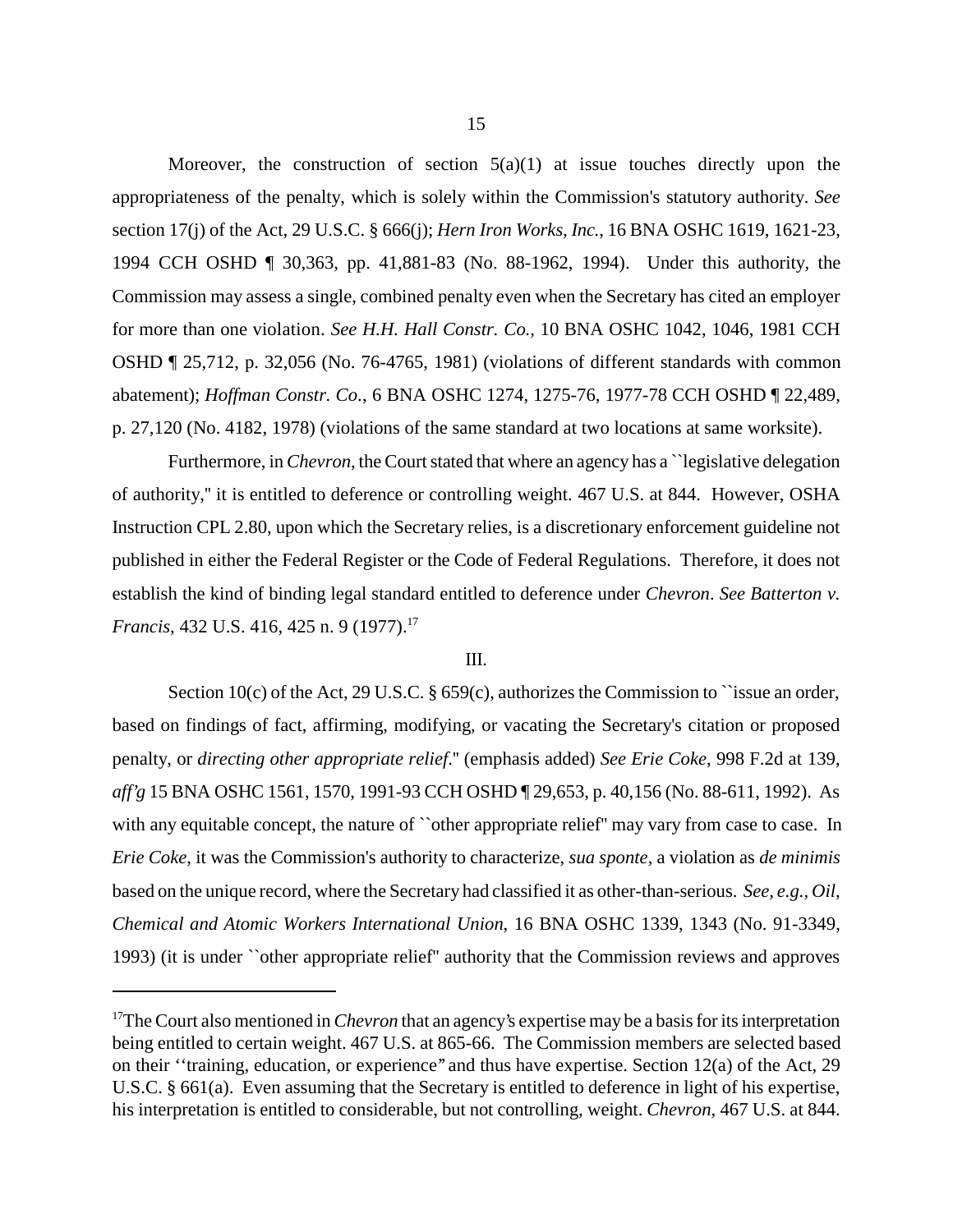settlements as enforceable final orders); *Granite City Terminals Corp.*, 12 BNA OSHC 1741, 1748, 1986-87 CCH OSHD ¶ 27,547, p. 35,777 (No. 83-882-S, 1986) (``other appropriate relief'' authority is consistent with the Administrative Procedure Act's grant of authority to issue declaratory orders, 5 U.S.C. § 554(e)); *Continental Can Co.*, 4 BNA OSHC 1541, 1552, 1976-77 CCH OSHD ¶ 21,009, p. 25,261 (No. 3973, 1976) (consolidated) (Cleary, Commr., dissenting) (if an employer affirmatively shows economic hardship, Commission can adjust the abatement period under its power to afford ``other appropriate relief'').

Because this is a case of first impression, the Secretary had no notice of the holding that we announce here. Therefore, it would be inequitable not to extend an opportunity for the Secretary to amend the citation. Thus, we remand this case to the judge and order him to consolidate this case with *Arcadian Corp.*, Docket No. 93-628, which is still before him, and to afford the Secretary an opportunity to amend the citation, if appropriate, to allege separate section  $5(a)(1)$  violations for separate hazards, requiring different abatements, which may have existed. *See ARO*, 1 BNA OSHC at 1454, 1973-74 CCH OSHD at p. 21,732.

It is so ordered.

 $\sqrt{s}$ 

Edwin G. Foulke, Jr. Commissioner

 $/s/$ 

Velma Montoya Commissioner

Dated: <u>April 27, 1995</u>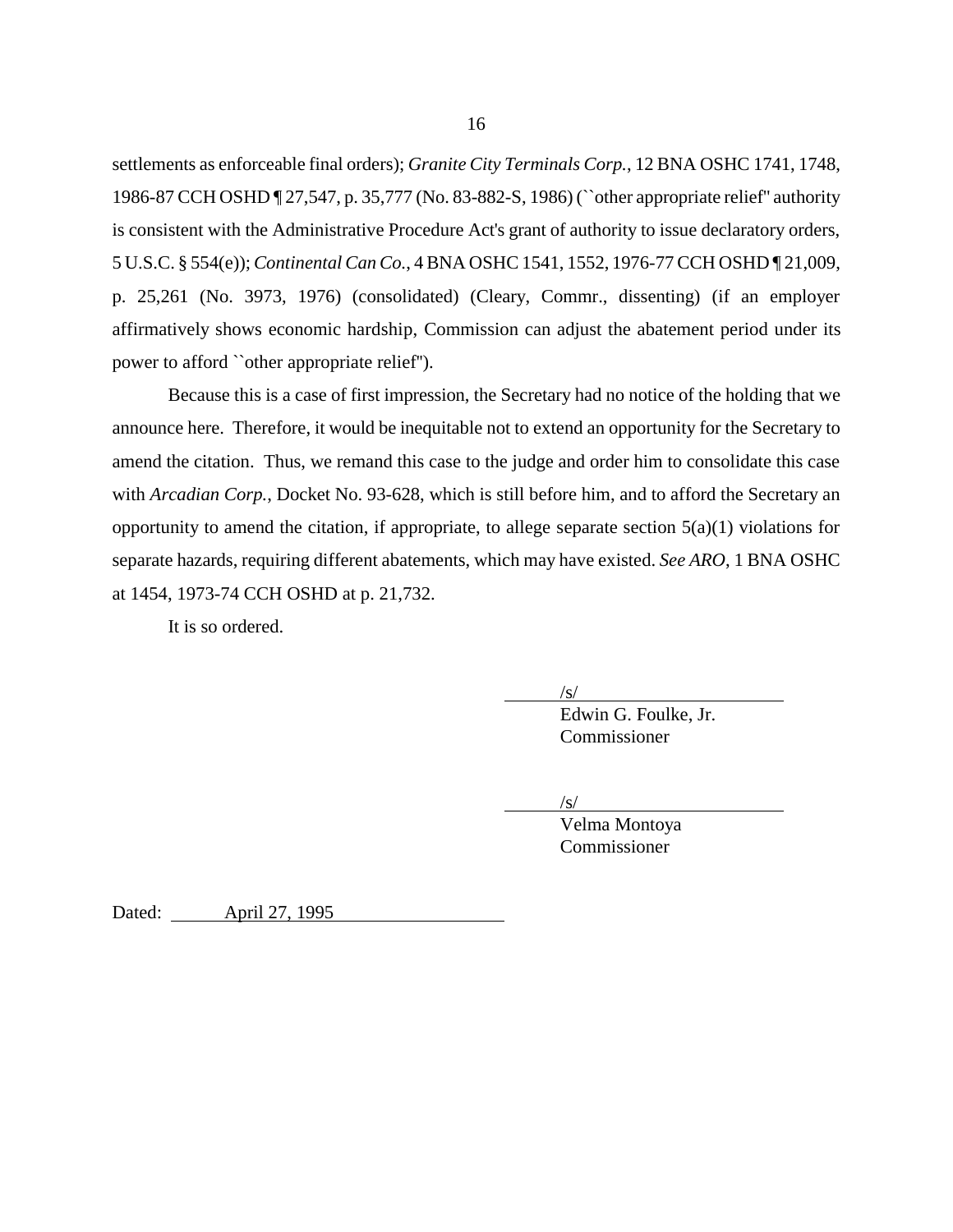# *Arcadian Corporation,* Docket No. 93-3270 WEISBERG, Chairman, dissenting:

## **I.**

Although the confidentiality of the Commission's deliberative process in this case has already been breached, the importance of maintaining confidentiality in our deliberative process makes me extremely reluctant to discuss this process further here. However, the affront to the integrity and reputation of the Commission produced by the controversy surrounding this case leaves me little choice.

I note first that the Commission's sole function is adjudicatory. Indeed, the Supreme Court analogized the Commission to a ''court'' in *Martin v. OSHRC (CF&I Steel Corp.),* 499 U.S. 144, 154 (1991). Moreover, as the Occupational Safety and Health Act of 1970, 29 U.S.C. §§651-678 (``the Act"), calls for the appointment of three Commissioners, it envisions that the adjudicative process will be a collegial one. Consistent with such collegial decision making it has been the Commission's longstanding and unwavering practice that all sitting Commissioners participate in every case absent recusal on the part of one of the Commissioners. This practice assumes that each Commissioner has a reasonable opportunity to act on each case. Such action might consist of circulating a separate or dissenting opinion, and responsive revisions in an attempt to persuade other Commissioners of the merits of his or her position or, alternatively, to force them to address issues or case precedent they might prefer to avoid. The circulation of opinions and responses sharpens debate and improves the articulation of views on all sides, the very essence of collegial decision making. Thus, the quorum provision of the Act, section 12(f), 29 U.S.C.§ 661(f), has always been *de facto* interpreted as merely enabling the Commission to act when either the third Commissioner has chosen not to participate in a case for whatever reason or a Commissioner position is vacant. Indeed, there is no basis for interpreting 12(f) as a tool for, in effect, aborting the deliberative process by permitting two Commissioners to unilaterally act on their own without the participation of a third sitting Commissioner.

On April 27, 1995, the last day of former Commissioner Edwin Foulke's term, Commissioners Foulke and Montoya signed an opinion in this case and one in *Hartford Roofing Co.,*

### 17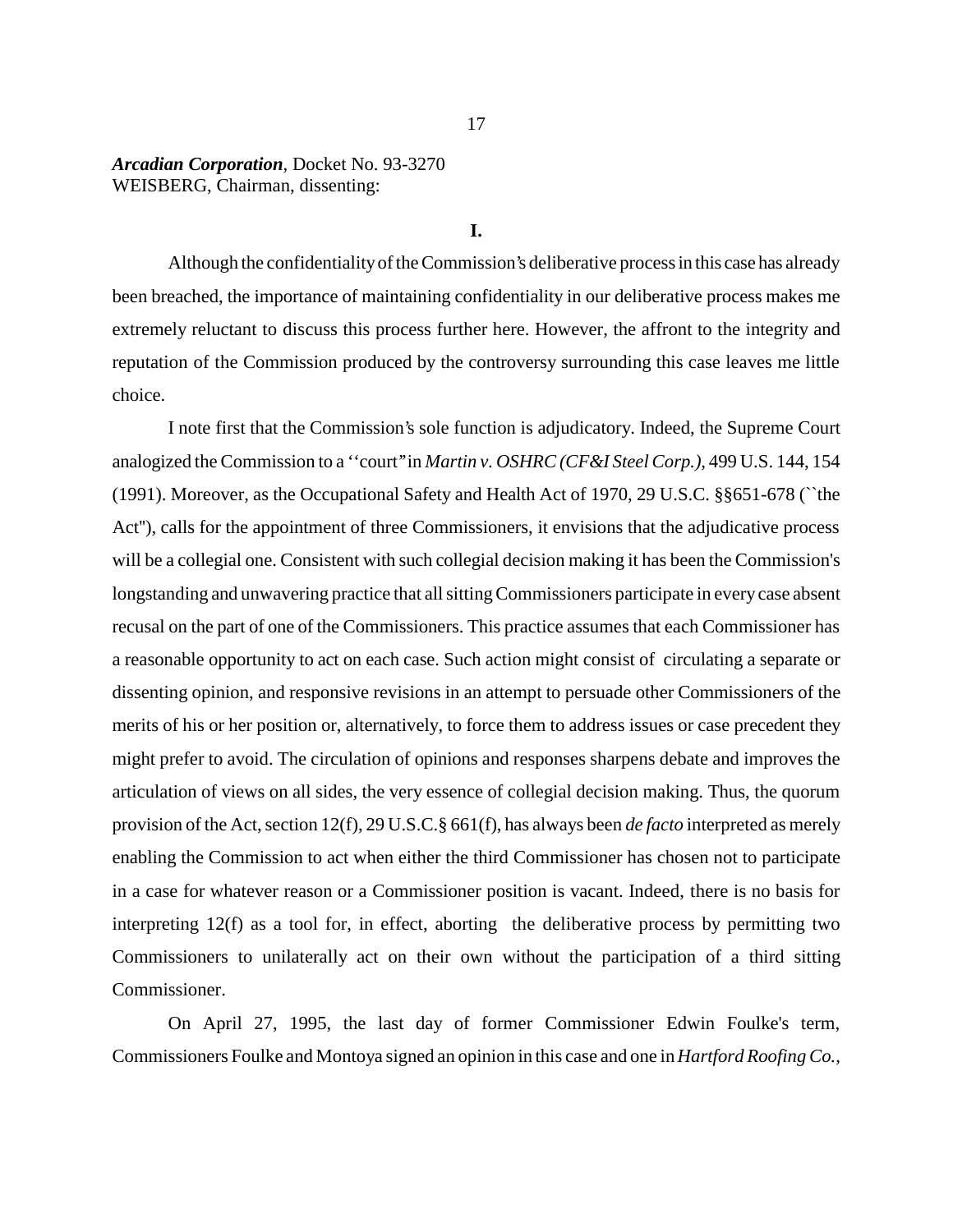*Inc.*, OSHRC Docket No. 92-3855.<sup>18</sup> These cases both raise important issues concerning the Secretary's discretion to cite an employer on a person by person or instance by instance basis under his "egregious, willful" policy and are inextricably interrelated, as the Commission acknowledged on July 15, 1994 when it granted Hartford's motion requesting that the two cases be considered "in conjunction" with one another.

On the afternoon of April 27, Commissioner Montoya, relying on section 12(f) of the Act which, as noted above, merely provides that two Commission members constitute a quorum, informed the Commission's Executive Secretary by memorandum that she "expect[ed]" the two decisions to be issued that day and that any separate opinion from the Chairman could follow. Her memorandum was not copied by her to me or to then-Commissioner Foulke, nor had I been informed earlier that an attempt would be made to issue these cases whether or not I had yet completed and circulated my separate opinion. The Executive Secretary then responded to Commissioner Montoya by memorandum and circulated his response and Commissioner Montoya's memorandum to all the Commissioners stating that he had not been instructed by then-Commissioner Foulke to issue the signed opinions or to issue them without the Chairman's signature or opinion. Commissioner Foulke

<sup>&</sup>lt;sup>18</sup> When a single Commissioner directs a case for review, the Commissioner signs and dates the direction and delivers it to the Executive Secretary to be issued. In contrast, the usual practice for issuing a Commission decision is that, when deliberations on the case have been completed and all the Commissioners have signed off on either the main or a separate opinion, the signed opinion(s) are delivered first to the Office of General Counsel so that the Commission decision number can be placed on the first page. Then the opinion(s) normally are delivered by the General Counsel's Office to the Executive Secretary, who enters the issuance date on the signature page(s) and issues the decision. Unlike *Gurney Industries,* 1 BNA OSHC 1376, 1973-74 CCH OSHD ¶ 16,805 (No. 722, 1973)(date of issuance of direction for review is the date the direction is delivered to the Executive Secretary and *not* the date that it is signed by the Commissioner) which specifically relates to a direction for review that, under section 12(j) of the Act, can be done by any Commission member acting alone, the instant case involves the issuance of a *decision* by the three-member Commission entailing a different protocol. However, on April 27, Commissioners Montoya and Foulke submitted the opinions they had signed in these cases to the Executive Secretary, with the date of April 27 already entered on the signature page and without the Commission decision number on the first page.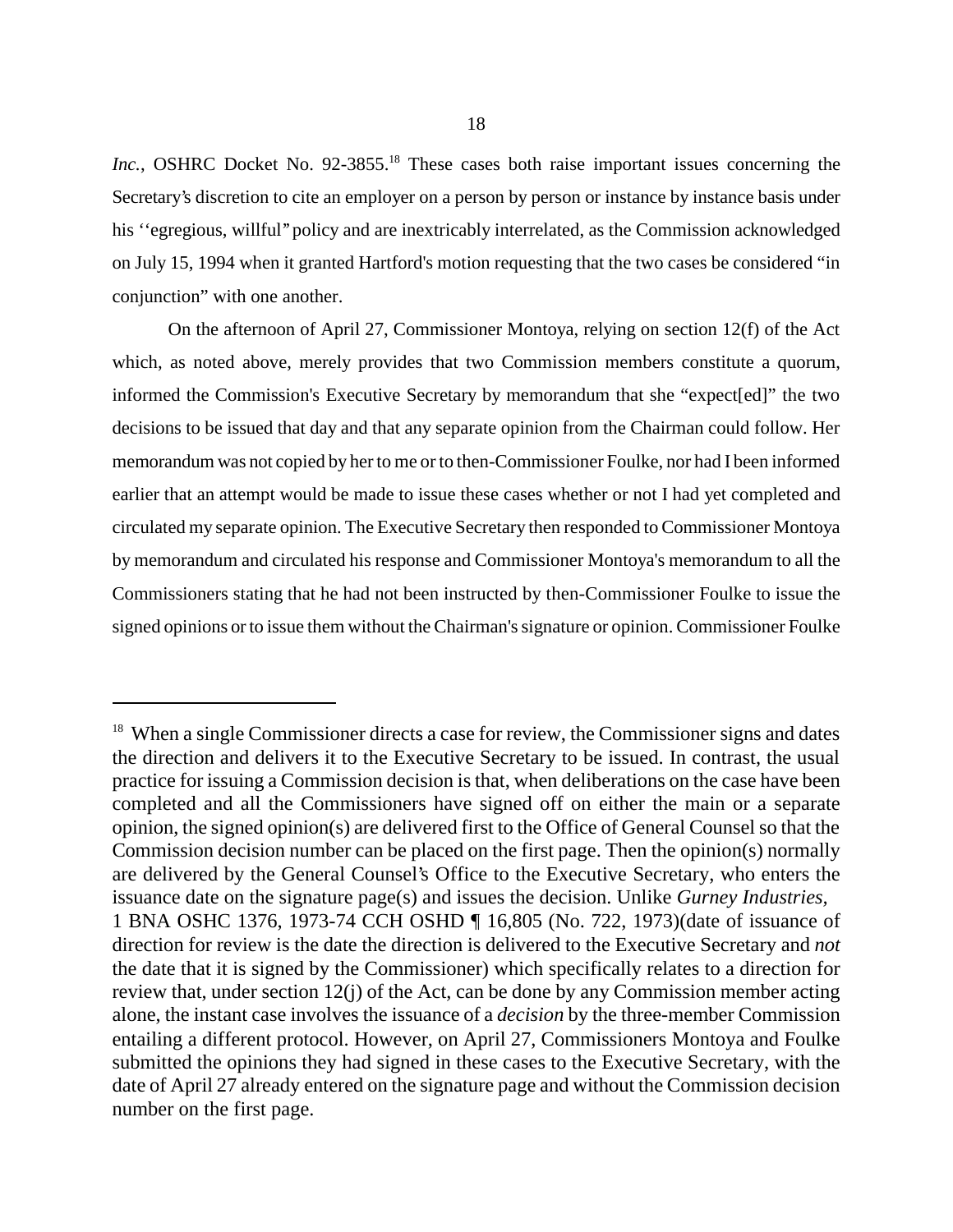did not respond to that memorandum nor did he take any other action to instruct the Executive Secretary to issue the cases without my participation.

However, on the day after his term ended, former Commissioner Foulke apparently informed Arcadian, the respondent in this case, that he had signed an opinion in the case on the preceding day (see letter from Arcadian's attorneys to the Commission's Executive Secretary dated May 1, 1995 and attached as Exhibit A to Arcadian's petition in *In re: Arcadian Corporation,* No. 95-1259 (D.C. Cir., filed May 15, 1995)). It is unclear who informed Arcadian that Commissioner Montoya had signed the opinion as well. In any event, a mandamus action in the circuit court against the Commission, the Executive Secretary and

myself was filed by Arcadian attempting to force the Commission to issue the opinion signed by my two colleagues as a final action of the Commission without my participation. *In re: Arcadian Corp., supra.* Subsequently, several members of Congress, including two House subcommittee chairmen, began expressing their concern and, in some instances, questioning why the opinions reportedly signed by my colleagues in April had not issued.

Putting aside the chilling effect that contacts by a former Commissioner with one party to a case may have on the deliberative process, I feel compelled, however, to address the threat to the deliberative process posed by the attempt to issue these cases without my participation. Commissioner Montoya's view, that under section 12(f) two Commissioners constitute a quorum and therefore they are free to act without providing the third Commissioner a reasonable opportunity to respond, has the effect of relegating the third Commissioner to "potted plant" status. Indeed, the ordinary definition of a "quorum" is "the number of the members of an organized body . . . that when duly assembled is legally competent to transact business *in the absence of other members*." *Webster's Third New International Dictionary* at 1968 (1986) (emphasis added). *See Murray v. National Broadcasting Co.*, 35 F.3d 45 (2d Cir. 1994). The Congress did not provide for three Commissioners only to have two Commissioners take it upon themselves to act without affording the third a reasonable opportunity to "weigh in".

As to Commissioner Montoya's suggestion that I could issue a separate opinion later on, I know of no case in the Commission's almost twenty-five year history, and Commissioner Montoya has not cited any, where the Commission has issued a decision on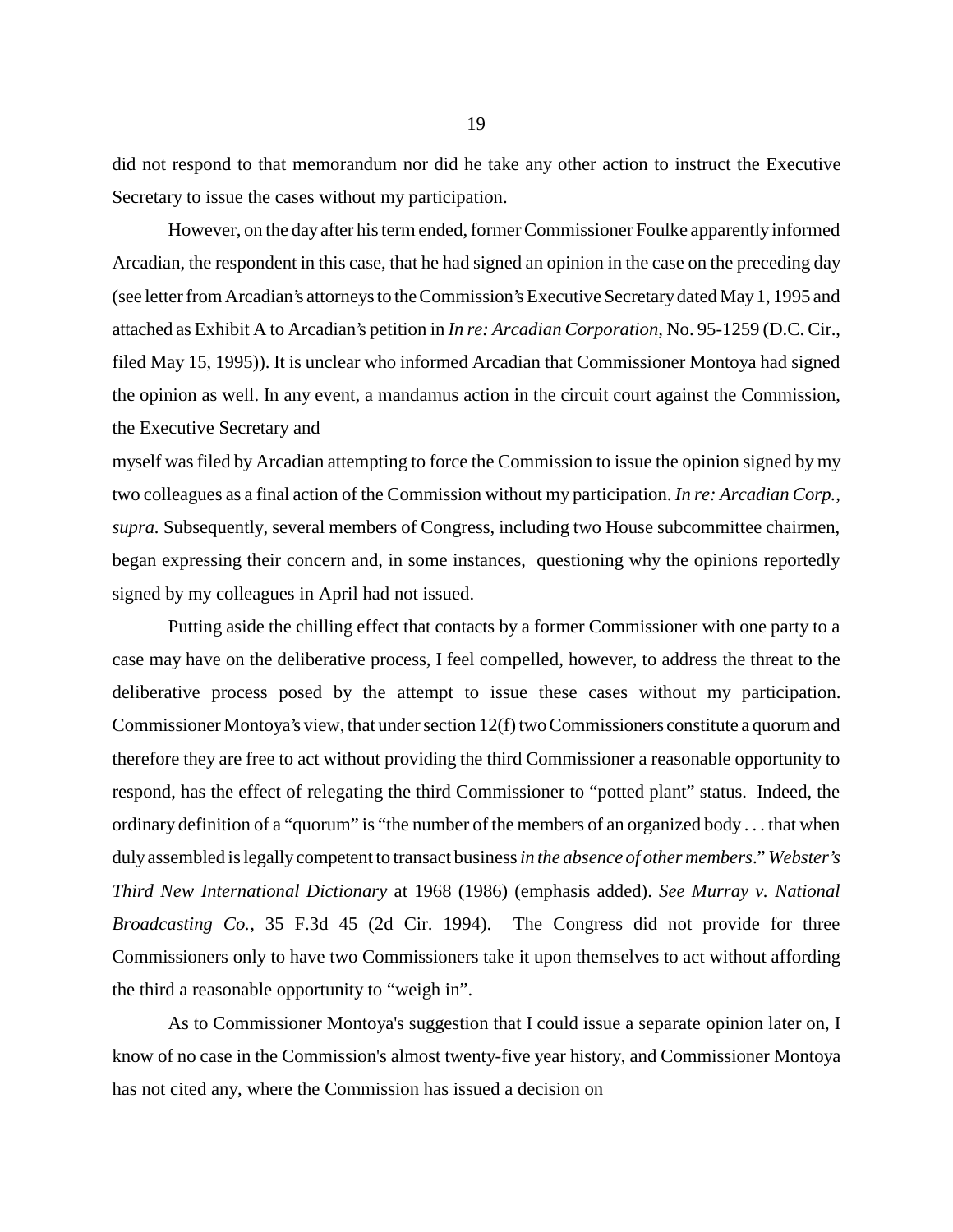a piecemeal basis. The sixty day time period for appealing a Commission decision to the court of appeals runs from the issuance date. Section  $11(a) \& (b)$  of the Act, 29 U.S.C.

§ 660(a) & (b). *Reich v. Trinity Industries*, 16 F.3d 1149, 1155 (11th Cir. 1994) (cross-petition denied if not filed within sixty days after issuance of Commission decision). *See also Midway Indus. Contractors. v. OSHRC*, 616 F.2d 346 (7th Cir. 1980). Clearly, the parties should have the benefit of the opinion of all three sitting Commissioners before determining whether to file an appeal. Nor should the third Commissioner by fiat, as opposed to by duly promulgated Commission procedures, be given a time period to respond which bears no relationship to reasonableness. Most importantly, however, this approach denies a third Commissioner the opportunity to influence his colleagues' views or to elicit response by forcing them to address issues, arguments or case precedent they might prefer to ignore. Under this approach "collegial" decision making is thus reduced to a forum for unilateral statements of position with no further illumination through the process of debate and comment or responsive revisions.<sup>19</sup>

 Moreover, any suggestion that I deliberately withheld my opinion in these two cases to block or "pocket veto" decisions by my colleagues simply because I disagreed with the results is totally baseless. During the last two months of Commissioner Foulke's term, the Commission issued more than twenty decisions. *Ralph Taynton d/b/a Service Specialty Co.*, 17 BNA OSHC 1205 1995 CCH OSHD ¶ 30,766 (No. 92-498, 1995), *petition for review* 

*filed*, No. 95-4788 (11th Cir. June 26, 1995) and *General Motors Corp., Delco Chassis* Div., 17 BNA OSHC 1217, 1995 CCH OSHD ¶ 30,793 (No. 91-2973, 1995) *(*consolidated), *petition for review filed*, No. 95-3660 (6th Cir. June 9, 1995), two similarly important precedent setting cases in which I dissented, issued during the last two days of Commissioner Foulke's term. Given the

<sup>&</sup>lt;sup>19</sup> Commissioner Montoya's present notion that somehow the deliberative process was concluded when this case was voted on at a Commission meeting makes a mockery of that process and the concept of collegial decision making. It is undisputable that the votes taken at a Commission meeting are "preliminary" in nature and not binding. Not only can a Commissioner change his or her vote or rationale up to the moment that a decision issues but most, if not all Commissioners, including myself and Commissioner Montoya, have exercised their right to do so. Indeed, in one particular case, both former Commissioner Foulke and myself were persuaded by the rationale and case precedent cited in a dissenting opinion circulated by Commissioner Montoya and we both changed our votes and joined Commissioner Montoya.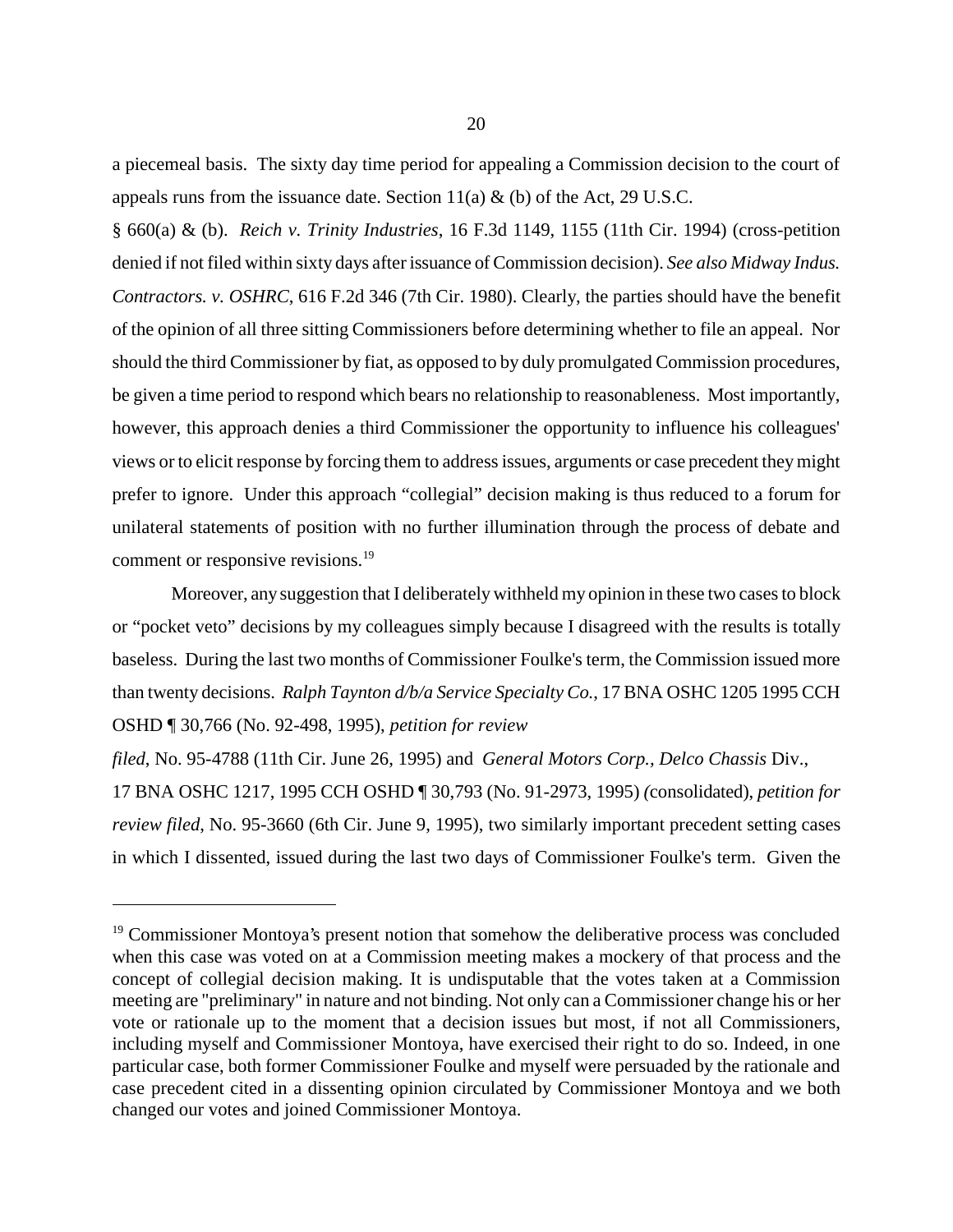crush of cases the Commission considered and issued in the last months of Commissioner Foulke's term, the comprehensive separate opinions that I drafted in other cases, and the time it took for the majority opinions in *Arcadian* and *Hartford Roofing* to coalesce and circulate, there simply was insufficient time for me to draft dissenting opinions in these two related cases by April 27. In this regard, in one of these cases my colleagues took almost seven months to complete a *first draft* of the majority opinion and in the other a *first draft* of the majority opinion was not even completed and circulated to me until the final days of Commissioner Foulke's term. Revisions to both majority opinions continued to be made until 48 hours before the end of Commissioner Foulke's term.

The Commission issued an exceptional number of cases in the last months of Commissioner Foulke's term. Regrettably, this case was not among them. However, typically when a commissioner's or board member's term ends there are many cases in various stages of the decisionmaking process, some closer to completion than others, and not all cases that that commissioner has worked on issue.

Nevertheless, I am mindful that during the Commission's early years, apparently on an occasional and ad hoc basis, the Commission, without discussion, issued decisions with a departing Commissioner's signature after that individual's term had ended. *See, e.g., Southern Bell Telephone and Telegraph Co.* 5 BNA OSHC 1405, 1977-78 CCH OSHD ¶21,840 (No. 10,340, 1977), *General Electric Co.* 5 BNA OSHC 1448, 1977-78 CCH OSHD ¶21,853 (No. 11,344,1977), *rev'd,* 583 F.2d 61 (2d Cir. 1978). It appears that the Commission has issued only one decision in the past decade with a departing Commissioner's signature after the expiration of that member's term. Evidently, in all those cases the three Commissioners had consented to issuing the decisions after the expiration of a Commissioner's term. Moreover, it does not appear that the validity of those Commission decisions was challenged or that the issue of whether a Commissioner's signature authority survives the expiration of his term was raised before the courts.

In my view, former Commissioner Foulke's signature on this Commission decision is invalid. There is nothing in the Act to suggest that Congress intended that a Commissioner's signature authority would continue past the expiration of his or her term. Nor is there a consistent and agreed upon practice of doing so. *Cf. State of Idaho v. ICC*, 939 F. 2d 784 (9th Cir. 1991). Indeed, in theory, Commissioner Foulke's successor could have been sworn in on April 28. Had this occurred,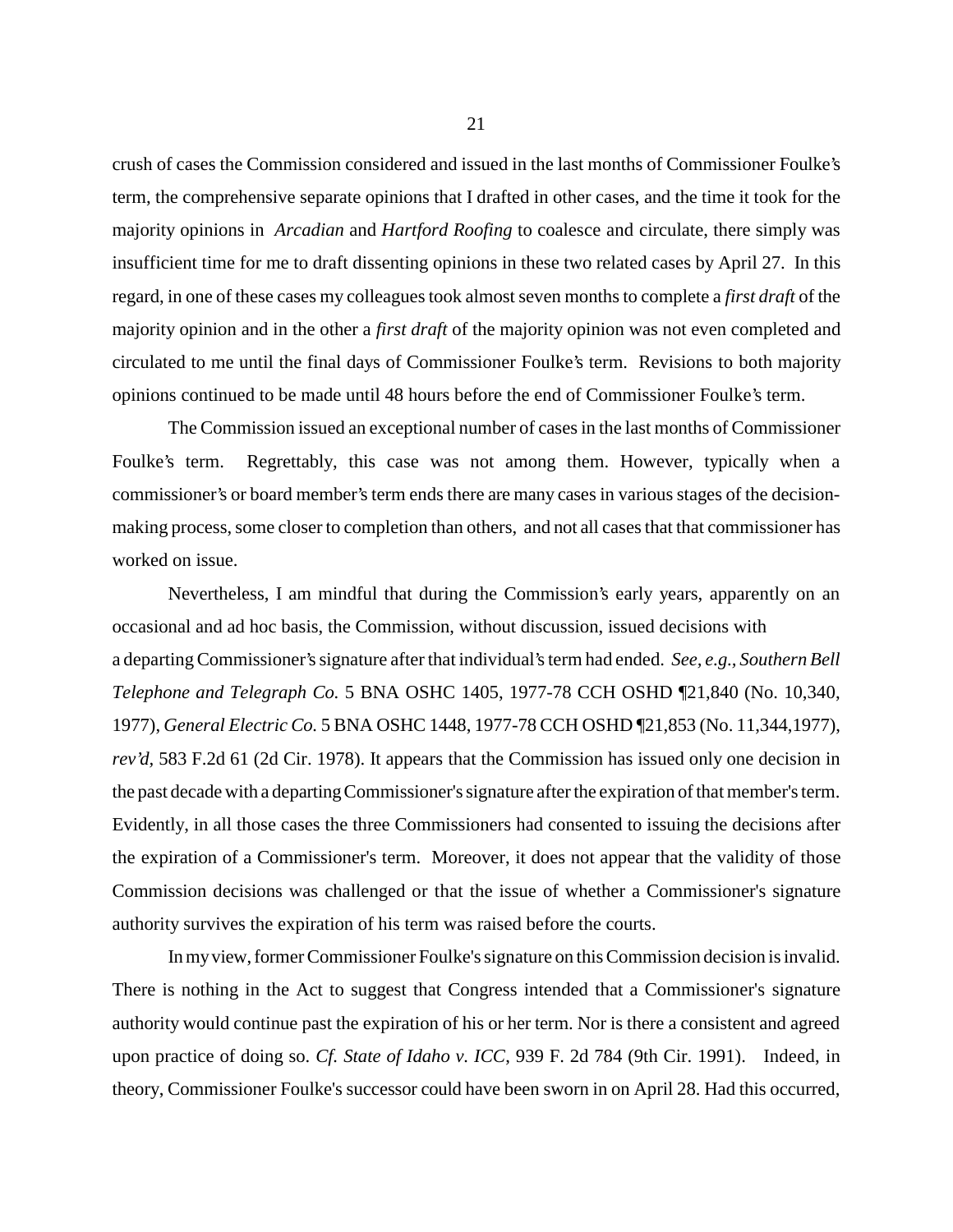continuing to count Commissioner Foulke's vote could have resulted in four votes bya three member Commission. Moreover, Commissioner Foulke's departure deprives me of the opportunity to persuade him by means of a well-reasoned dissent to change his vote or to elicit response.

I have now had an opportunity to craft my dissent in this case and have given Commissioner Montoya every opportunity to respond, which she has declined.<sup>20</sup> Therefore, given the controversy and the resulting disruption and the aspersions cast on the integrity of the Commission, I believe that the public interest is best served at this juncture by issuing this decision with former Commissioner Foulke's signature. The Secretary is then free to challenge the validity of this decision on appeal, thus permitting the courts to consider the troubling issues that are raised.

### **II.**

This case is before the Commission on the narrow issue of whether the Secretary is precluded *as a matter of law* from citing an employer for violations of section 5(a)(1) of the Occupational Safety and Health Act of 1970, 29 U.S.C. § 654(a)(1), the general duty clause, on a per employee basis. My colleagues once again find refuge and support in what they term the "plain meaning."<sup>21</sup> In this case they rely on the "plain meaning" of section  $5(a)(1)$  to find that the Secretary does not have the authority under the Act to cite an employer for each individual employee exposed to the same hazardous condition(s). The majority's action, however, is at odds with the Commission's holding and rationale in *Caterpillar, Inc.*, 15 BNA OSHC 2153, 2172-73,1991-93 CCH OSHD ¶ 29,962, pp. 41,005-07 (No.87-922, 1993), where my colleagues endorsed instance-by-instance

 $20R$ ather than respond in a collegial fashion in the proper forum, in this decision, as envisioned by Congress when it established this three-member Commission, Commissioner Montoya instead today filed a petition for a writ of mandamus in the D.C. Circuit Court of Appeals. *In re: Montoya*, No. 95- (D.C. Cir. filed September 15, 1995). She filed this action in her own name and also, inexplicably, "on behalf of the Commission," and has moved to have her mandamus petition consolidated with those of Arcadian and Hartford, the parties in these cases before us.

<sup>21</sup> *See, e.g.,General Motors Corp., Delco Chassis Div.*, 17 BNA OSHC 1217, 1995 CCH OSHD ¶ 30,793(No. 91-2973, 1995) *(*consolidated), *petition for review filed*,

No. 95-3660 (6th Cir. June 9, 1995); *Ralph Taynton d/b/a Service Specialty Co.,* 17 BNA OSHC 1205, 1995 CCH OSHD ¶ 30,766 (No. 92-498, 1995), *petition for review filed*, No. 95-4788 (11th Cir. June 26, 1995).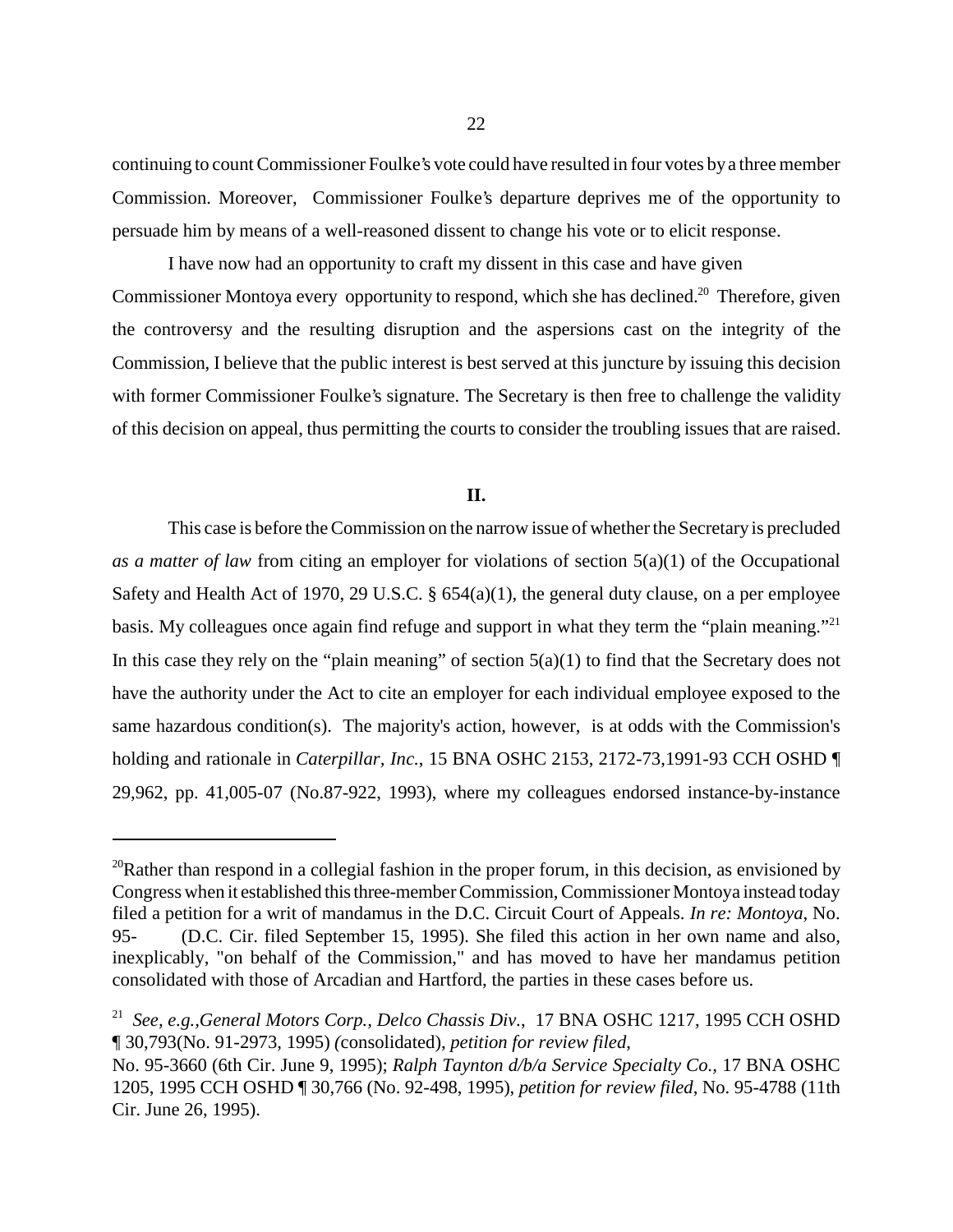citations by the Secretary under section  $5(a)(2)$  of the Act, 29 U.S.C. §  $654(a)(2)$ , for violating certain standards even though the Act and its legislative history neither mandates nor prohibits such actions by the Secretary. My colleagues here, relying on the same legislative history and arguments that they did not find persuasive or determinative in *Caterpillar*, deny the Secretary this same prosecutorial discretion in the section  $5(a)(1)$  context and yet fail to address this fundamental inconsistency. I find that the Secretary is not precluded from citing section  $5(a)(1)$  on a per employee basis as a matter of law, and that such a unit of prosecution is reasonable *either* where the action or conduct giving rise to each separately-cited violation of the general duty clause involves an act that is physically discrete or distinctly individual in nature *or* where the evidence shows that the circumstances in the case warrant the use of this extraordinary enforcement tool. Accordingly, I must dissent.

The Occupational Safety and Health Act of 1970, 29 U.S.C. §§ 651-678 ("the Act") established a "split enforcement" structure. The Secretary was given the responsibility for promulgating substantive occupational safety and health standards, conducting inspections and prosecuting contested cases. The Commission was assigned the responsibility to adjudicate contested citations and to assess penalties. The enforcement of the Act is the sole responsibility of the Secretary. *See Cuyahoga Valley Ry.* v. *United Transp. Union,* 474 U.S. 3, 6 (1985); *see also* sections 8, 9, and 10 of the Act, 29 U.S.C. §§ 657, 658, and 659. The framework of the Act provides the Secretary with two tools or mechanisms for enforcement: section  $5(a)(2)$ , requiring employers to comply with "the occupational

safety and health standards" and regulations promulgated by the Secretary; and section  $5(a)(1)$ , requiring an employer to "furnish to each of his employees employment and a place of employment which are free from recognized hazards that are causing or are likely to cause death or serious physical harm to his employees."

Section  $5(a)(1)$  protects employees from all recognized hazards that can be characterized as "serious," not simply the relatively few workplace dangers specifically addressed by OSHA standards. Section 5(a)(1) was included in the Act to protect employees from safety and health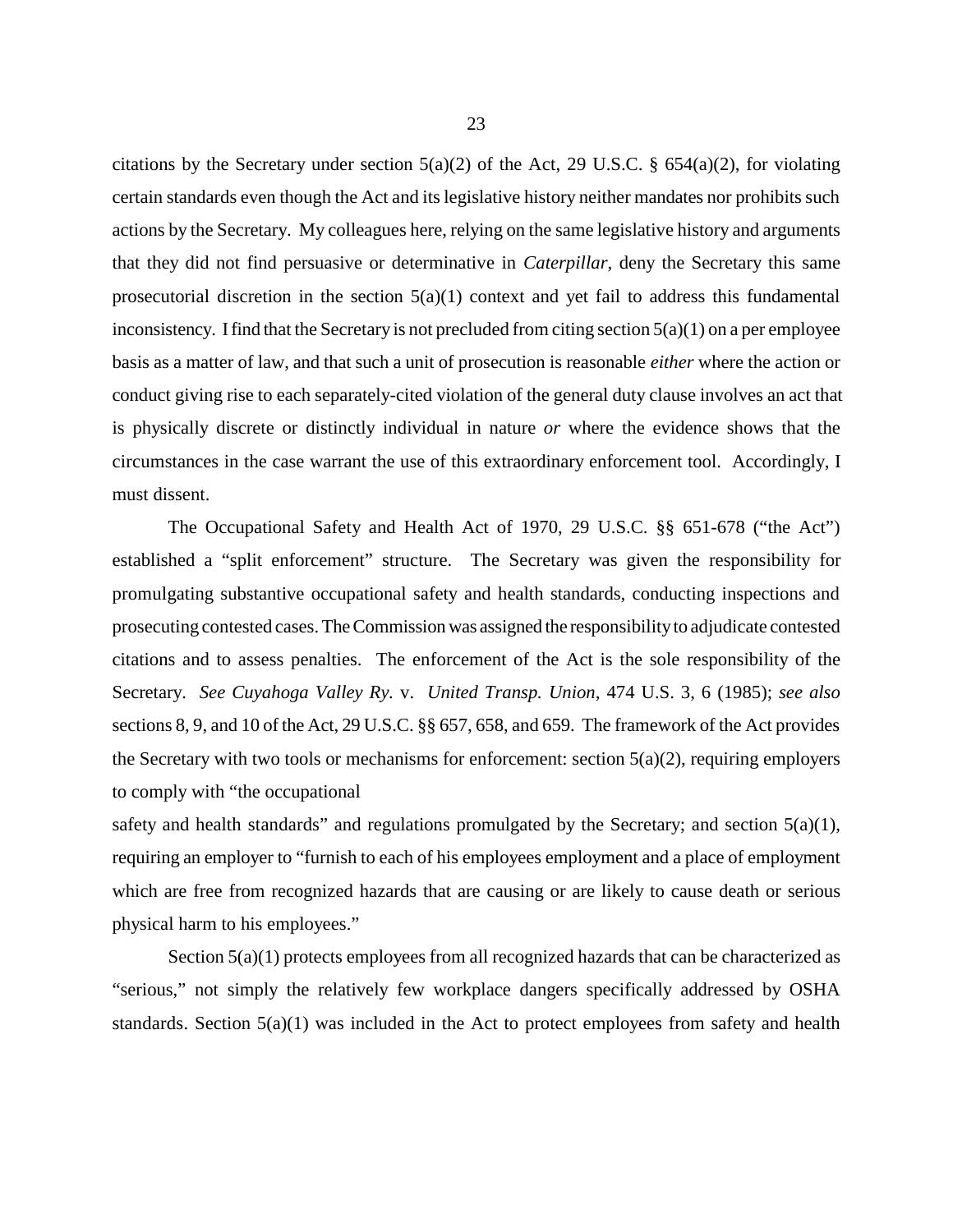hazards where no standard has been enacted to cover the situation.<sup>22</sup> The Commission has long held that a citation for violation of section  $5(a)(1)$ , the general duty clause, "is not appropriate where there exists a specific occupational safety and health standard covering the conduct at issue." *Sun Shipbuilding & Drydock Co.,* 1 BNA OSHC 1381, 1382, 1973-74 CCH OSHD ¶ 16,725, p. 21,474 (No. 161, 1973), *quoted with approval in New York State Electric & Gas Corp.*, 17 BNA OSHC 1129, 1130, 1995 CCH OSHD

¶ 30,745, p. 42,706 (No. 91-2897, 1995) *petition for review filed*, No. 95-4073 (2d Cir. May 3, 1995). While section 5(a)(2) is the predominant enforcement tool of the Secretary under the statute, $^{23}$  over the almost twenty-five year history of the Act, as a result of the lack of standards in many areas, the Secretary has placed increased reliance on section 5(a)(1).

Normally, the Secretary issues one single citation item for each standard alleged to have been violated. When the Secretary acts under the "egregious" policy, he sets forth each alleged instance of violation of a particular standard as a separate and distinct citation item with a separate penalty for each instance.

In *Caterpillar*, the Commission held that, depending on the standard involved, the Secretary may have authority under the Act to cite each instance of noncompliance with the standard as a separate violation. The Secretary there had cited individually 167 failures to record injuries in violation of 29 C.F.R. § 1904.2(a). This regulation requires employers to "enter each recordable injury or illness on the log." The Commission concluded, based on the language of the cited regulation, that every time the employer failed to enter a particular recordable injury or illness on a log, there was an "individual act" and "it was within the discretion of the Secretary to cite each failure to record as a separate violation." 15 BNA OSHC at 2173, 1991-93 CCH OSHD at p. 41,007.

<sup>22</sup> *See* S.Rep. 1282, 91st Cong., 2d Sess. 9(1970), *reprinted in* Senate Comm. on Labor and Public Welfare, 92d Cong., 1st Sess., *Legislative History of the Occupational Safety and Health Act of 1970* ("Leg. Hist.") at 149-50 (1971); H.R. Rep. 1291, 91st Cong., 2d Sess. 21-22, Leg. Hist. at 851-52.

<sup>&</sup>lt;sup>23</sup> See sections 2(b)(3), 2(b)(9), 5(a)(2), and 6(a) and (b) of the Act; 29 U.S.C. §§ 651(b)(3), 651(b)(9), 654(a)(2), 655(a) and (b); S. Rep. at 5, 10, Leg. Hist. at 145, 150; *see also Brisk Waterproofing Co.,* 1 BNA OSHC 1263, 1264, 1973-74 CCH OSHD ¶ 16,345 at p. 21,261 (No. 1046, 1973).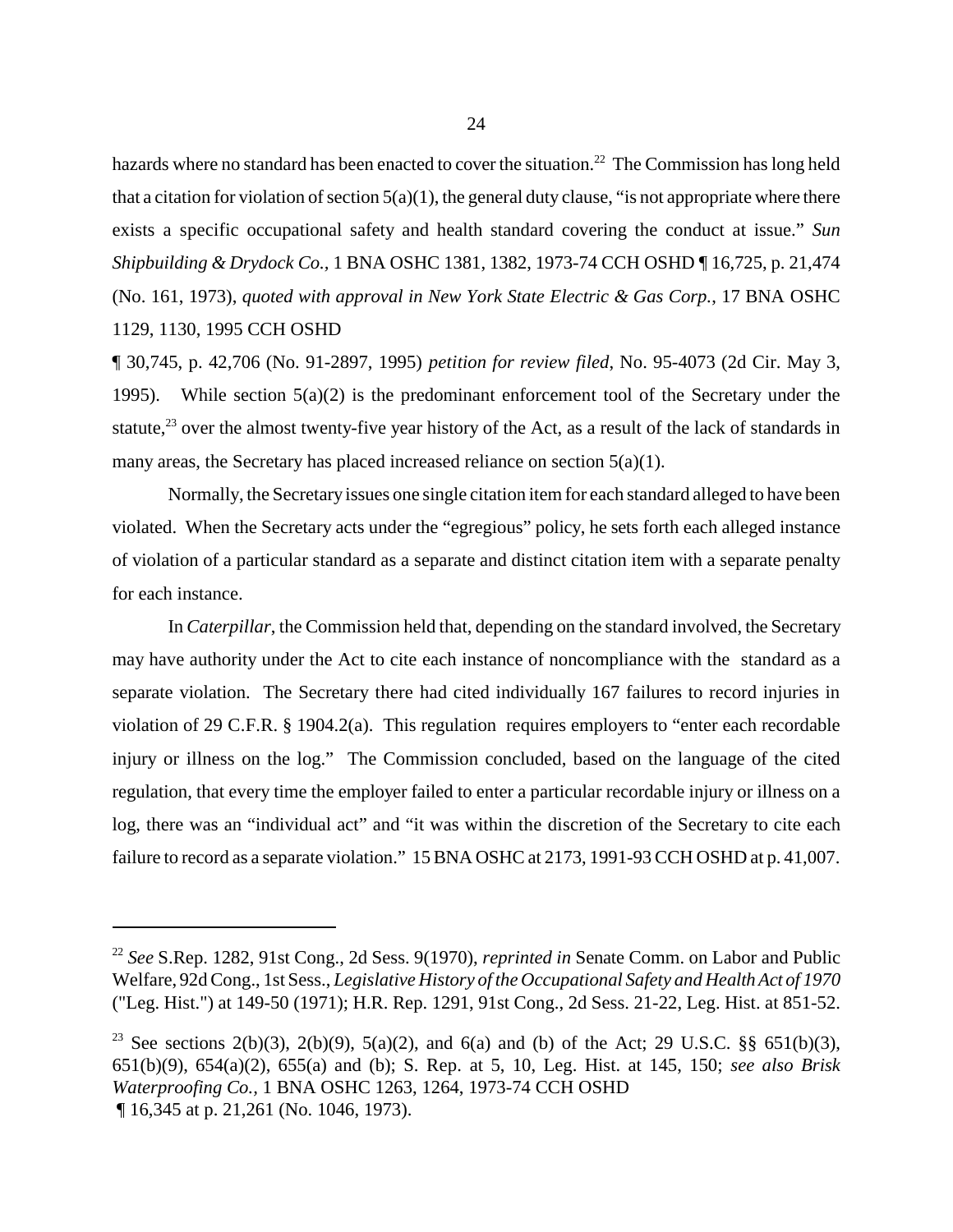This holding applies even when a "single course of action," *e.g.*, a management decision not to record a particular type of injury, leads to multiple recording errors.

In *Caterpillar* the Commission assessed a separate penalty for each violation, concluding that the Act neither mandated nor prohibited separate penalties with respect to each instance of a violation of a particular standard. 15 BNA OSHC at 2172, 1991-93 CCH OSHD at p. 41,005; *cited with approval in S.A. Healy Co.,* 17 BNA OSHC 1145, 1151, 1995

CCH OSHD ¶ 30,719, p. 42,639 (No. 89-1508, 1995), *petition for review filed,* No. 95-2421 (7th Cir. June 15, 1995). The Commission also upheld the Secretary's per instance citing of the recordkeeping regulation *notwithstanding* the Secretary's "long-standing practice" of issuing a single citation and a single proposed penalty regardless of how many failures to record or mistakes in recording were discovered. 15 BNA OSHC at 2170, 1991-93 CCH OSHD at p. 41,003.<sup>24</sup> The Commission noted that this long-standing practice applied generally to citations brought under section 17(a) of the Act, 29 U.S.C. § 666(a), which sets penalty limits for willful or repeated violations. *Id*. Thus, the Commission in *Caterpillar* clearly recognized that the Secretary has wide prosecutorial discretion which can evolve and change. *See Cuyahoga Valley Ry.* 474 U.S. at 6; *see also Hoffman Constr. Co.,*6 BNA OSHC 1274, 1275, 1977-78 CCH OSHD ¶ 22,489. p. 27,120 (No. 4182, 1978) ("it is within his discretion as the prosecutor under the Act" to cite separate violations of the same scaffold guarding standard).

In subsequent decisions the Commission has reaffirmed *Caterpillar* and upheld the Secretary's instance-by-instance citing for violations of recordkeeping and other appropriate standards, and has assessed separate penalties for each violation. *See Sanders Lead Co.,* 17 BNA OSHC 1197, 1995 CCH OSHD ¶ 30,740, pp. 42,691, 42,694 (No. 87-260,1995) *petitions for review filed*, No. 95-1327 (D.C. Cir. June 23, 1995) and No. 95-6519 (11th Cir. June 26, 1995)(medical removal protection standard, 29 C.F.R. § 1910.1025(k)(1)(i)(D), requiring employer to "remove an

<sup>&</sup>lt;sup>24</sup> The Commission acknowledged in *Caterpillar* that, prior to 1986, the Secretary had consistently interpreted and applied the regulation in question as a broad prohibition against failure to maintain a complete and accurate OSHA log. See 15 BNA OSHC at 2172-73, 1991-93 CCH OSHD at p. 41,006. Significantly, nothing in that decision suggests that the prior interpretation was incorrect or that the regulation could no longer be enforced in that manner. Rather, both interpretations are *permissible.*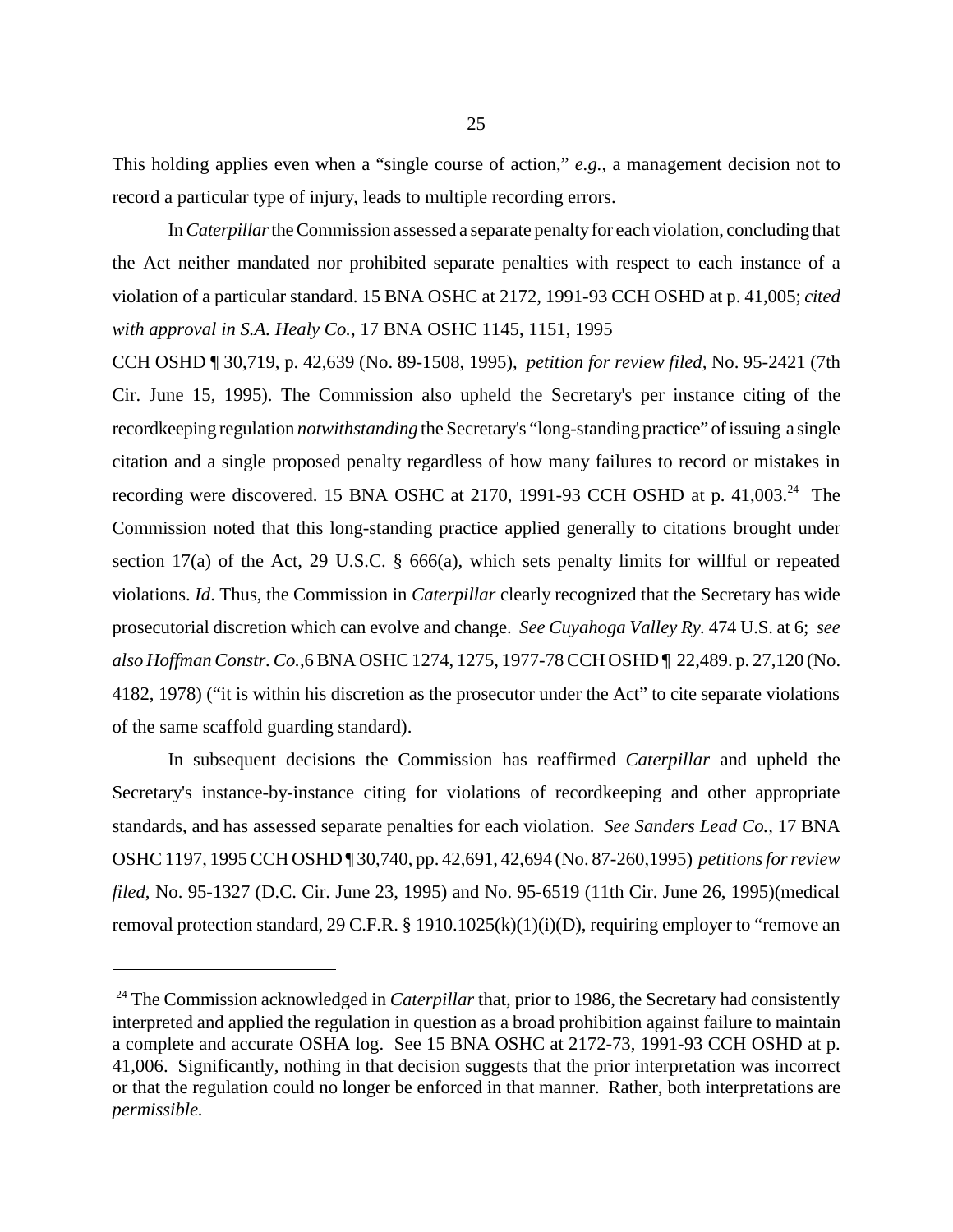employee from work having an exposure to lead at or above the action level" permits the Secretary to cite as many violations as there were failures to remove; respirator fit-test standard, 29 C.F.R. § 1926.1025(f)(3)(ii), requiring employers to "perform either quantitative or qualitative face fit tests … for each employee wearing negative pressure respirators" permits citations by the Secretary on a per employee basis); *Kohler Co.,* 16 BNA OSHC 1769, 1776, 1994 CCH OSHD ¶ 30,457, p. 42,064 (No. 88-237, 1994) (277 separate violations of the recordkeeping standard at section 1904.2(a)); *Hern Iron Works, Inc.,* 16 BNA OSHC 1206, 1209, 1993 CCH OSHD ¶ 30,046, p. 41,251 (No. 89-433, 1993) (several separate recordkeeping violations of section 1904.2(a)); *J.A. Jones Constr. Co.,* 15 BNA OSHC 2201, 2213, 1991-93 CCH OSHD ¶ 29,964. pp. 41,032-33 (No. 87-2059, 1993) (employer failed to provide fall protection at 77 discrete, individual locations where employees were exposed to a fall hazard in violation of 29 C.F.R. § 1926.500).

The Commission has also recognized that the Secretary's authority to cite some violations on an instance-by-instance basis encompasses the authority to cite violations of certain standards and regulations on an employee-by-employee basis. Thus, in *Hartford Roofing Co*., OSHRC Docket No. 92-3855, slip op. at p. 8, which is decided this same day, my colleagues expressly acknowledge that "[s]ome standards implicate the protection, etc. of individual employees to such an extent that the failure to have the protection in place for

each employee permits the Secretary to cite on a per-instance basis." In *Hartford Roofing*, my colleagues and I disagreed as to whether the standard at issue,  $29 \text{ C.F.R.}$ §1926.500 (g)(1), is such a standard. However, in another recent case, *Sanders Lead*, we all agreed that two of the standards at issue there, 29 C.F.R. §§ 1910.1025(f)(3)(ii) and (k)(1)(i)(D) "implicate the protection, etc. of individual employees to such an extent" that it was appropriate for the Secretary to cite violations of those standards on an employee-by-employee basis. 17 BNA OSHC at 1199-1200 and 1203, 1995 CCH OSHD at pp. 42,691, 42,694.

 The key to each of the decisions listed above is the *language* of the standard or regulation that has been cited. *E.g., Sanders Lead*, 17 BNA OSHC at 1200, 1995 CCH OSHD at p. 42,691 ("It is … the language of the standard that is determinative"). If that language can be interpreted in such a manner that each individually cited instance of noncompliance constitutes a separate and distinct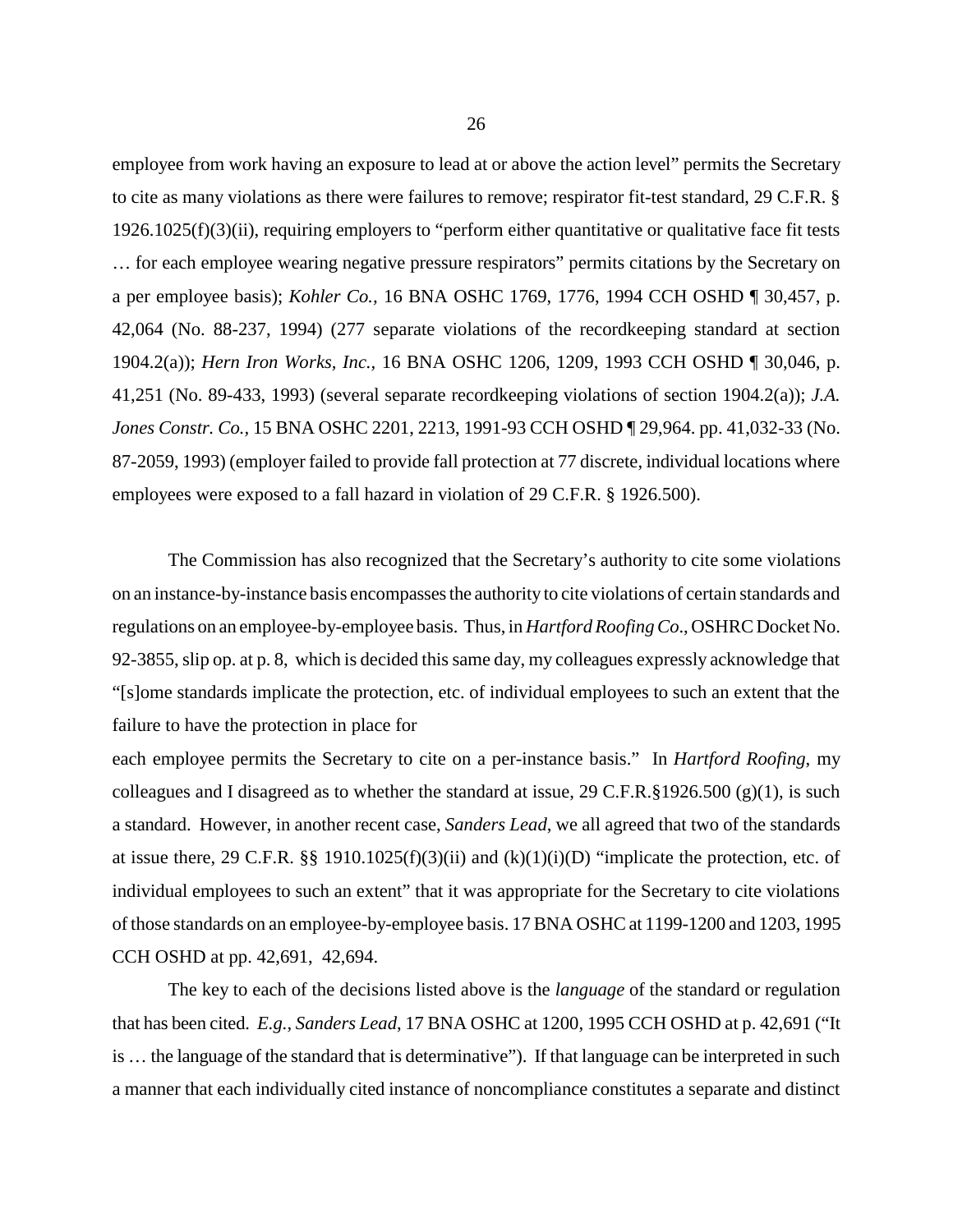violation of the standard, then the Commission has held that the Secretary does not exceed his authority under the Act by citing the violations on an instance-by-instance basis rather than "grouping" them into a single citation item. Also, the issue is whether the interpretation of the standard or regulation as prohibiting "individual acts" rather than "a single course of action" is a permissible one. *See supra* note 7. Not one of the decisions listed above holds that the Secretary is *required* to issue citations under some standards on an instance-by-instance basis. Rather, in the situations noted, the Secretary has prosecutorial discretion to determine which approach he will follow and the Commission has statutory authority to assess per instance penalties when they are proposed.

I can perceive no logical reason, nor have my colleagues provided such, why the Commission's recent holding and rationale in *Caterpillar* and its progeny should not apply equally in the section  $5(a)(1)$  context. While recognized hazards and their abatement are elements that comprise a salient part of any section  $5(a)(1)$  violation alleged by the Secretary, they do not compel the Secretary to cite the violations on a hazard-by-hazard or abatement measure-by-abatement measure basis. Once the Secretary determines that all of the elements of a violation are present, these factors do not circumscribe the Secretary's discretion to determine the appropriate mode and scope of enforcement. The Secretary has wide prosecutorial discretion, and the ability to evolve, modify and change his enforcement mechanisms so as to best promote and advance the purposes of the statute.

I acknowledge, as my colleagues emphasize, that the interpretation of section  $5(a)(1)$  in this case departs from the Secretary's longstanding practice. However, the method of enforcement in *Caterpillar* was similarly contrary to a longstanding policy of issuing a single citation and proposed penalty regardless of how many recordkeeping violations were found in a particular OSHA log. 15 BNA OSHC at 2170, 1991-93 CCH OSHD at p. 41,003. Notwithstanding the clear change in practice and policy, the Commission there concluded that "it was within the discretion of the Secretary to cite each failure to record as a separate violation." 15 BNA OSHC at 1273, 1991-93 CCH OSHD at p. 41,003. Thus, consistent with the Commission's holding in *Caterpillar* that the Secretary's clear change of practice and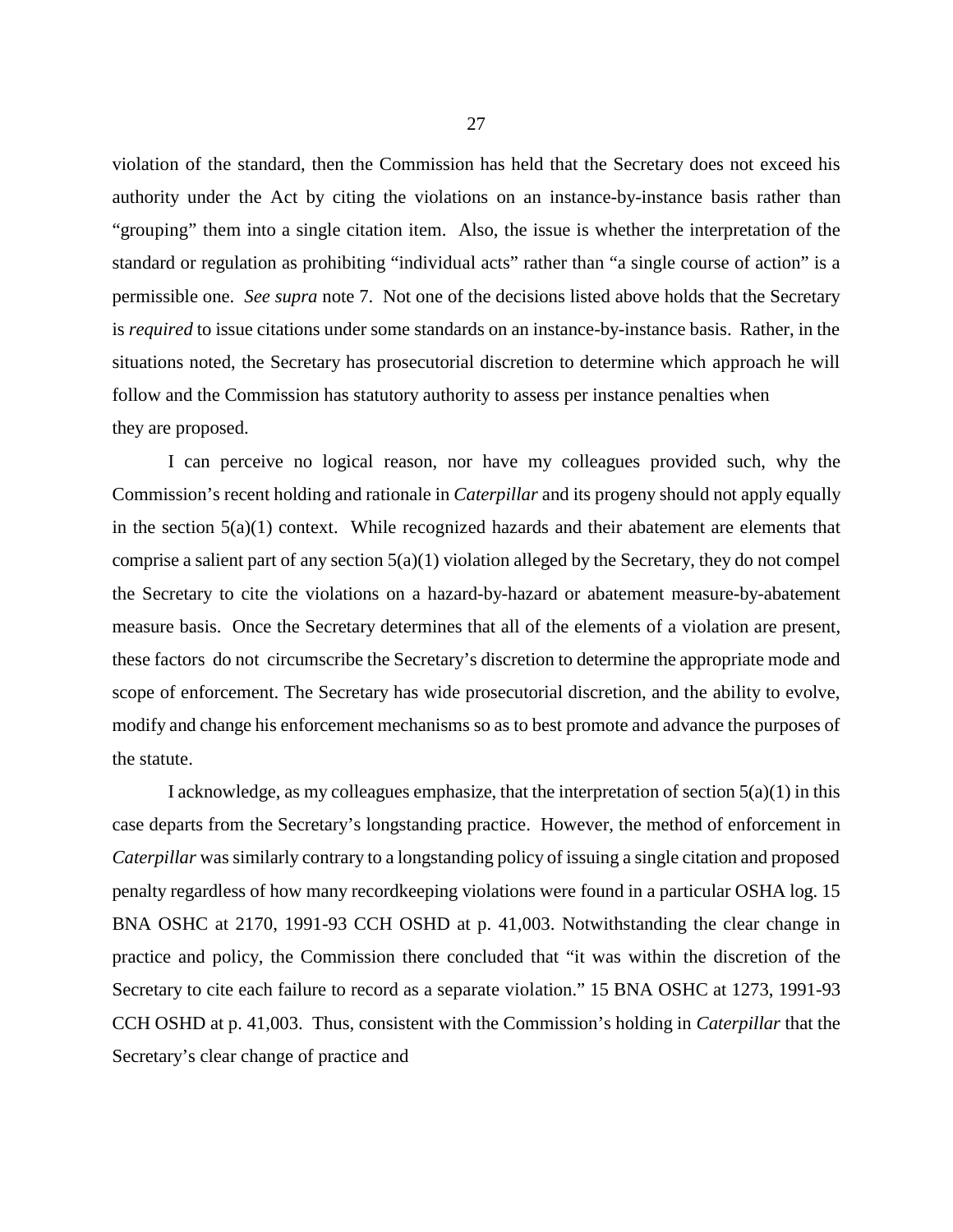policy under  $5(a)(2)$  did not affect his ability to cite on a per instance basis, the fact that the Secretary for more than 20 years after the passage of the Act had a policy of issuing a single citation and proposed penalty under section 5(a)(1) regardless of the number of employees exposed poses no bar to the Secretary subsequently citing on a per employee basis. There is no reason to deny to the Secretary under section 5(a)(1) the same prosecutorial discretion exercised in *Caterpillar* in the section  $5(a)(2)$  context.

Furthermore, my colleagues' criticism of the Secretary's instance-by-instance citation policy in this section 5(a)(1) case, namely that it would result in the same abatement order 87 times, and would serve only to inflate penalties, is the same argument that the Commission rejected in the section 5(a)(2) context. For example, in *Kohler Co.*, the Commission noted that 202 of the recordkeeping violations before it were all attributed to a single defect in the employer's recordkeeping program. 16 BNA OSHC at 1777 n.17, 1994 CCH OSHD at p. 42,065 ("202 instances … were due solely to failure to track follow-up treatment"). A single abatement order would have sufficed in that context. Yet, the Commission upheld the issuance of 202 separate citations and it assessed 202 separate penalties. <sup>25</sup> Also, the Secretary's view that it is reasonable for him to be able to cite section 5(a)(1) on a per employee basis in order to deter employers from violative conduct is all the more significant because he cannot refer section  $5(a)(1)$  cases, unlike section  $5(a)(2)$  cases, to the Department of Justice for criminal prosecution. See section 17(e) of the Act, 29 U.S.C. § 666(e).

My colleagues also claim that it would be "incongruous" to consider anything but the hazard as the unit of prosecution in section  $5(a)(1)$  cases in light of the definition of "occupational safety" and health standard" at section 3(8) of the Act, 29 U.S.C. § 652(8). However, the majority's reliance on section 3(8) is misplaced because, although that definition provides that a standard must be directed at conditions or practices, in reality many of the conditions, practices, or methods that are required by OSHA standards focus on individual employees. *E.g., Sanders Lead* (removing each

<sup>&</sup>lt;sup>25</sup> Similarly, in *Sanders Lead*, the Commission assessed instance-by-instance penalties even though "a single management decision to apply certain criteria uniformly to all employees" was apparently the cause of each of the cited violations before it.

<sup>17</sup> BNA OSHC at 1200, 1995 CCH OSHD at p. 42,691.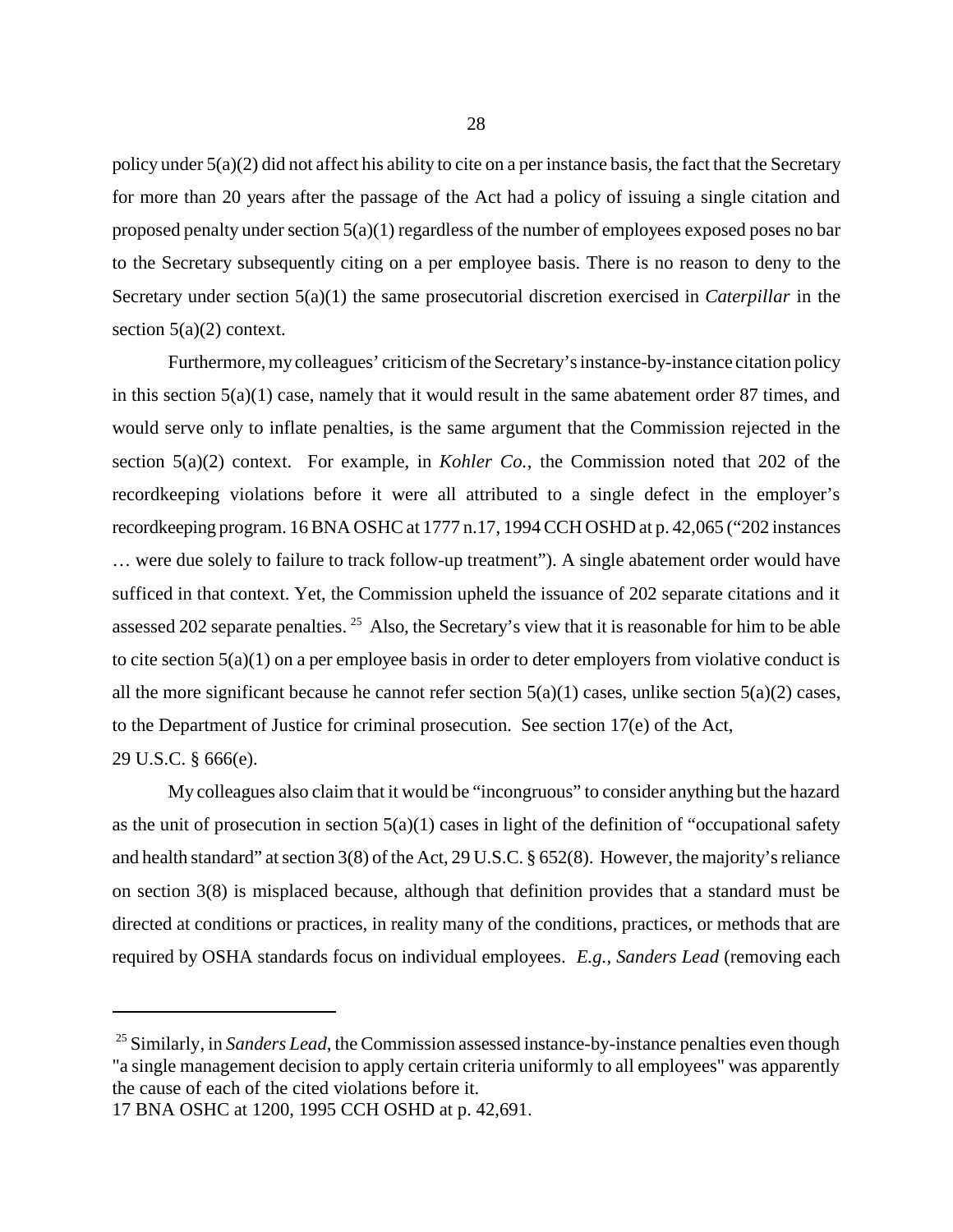employee based on the elevated blood level and ensuring that respirator fits each employee properly); *Caterpillar* (recording of each work-related injury suffered by each employee); *Hern* (same); and *Kohler* (same). *Accord, RSR Corp.,* 11 BNA OSHC 1163, 1180, 1983-84 CCH OSHD ¶ 26,429, p. 33,558 (No. 79-3813, 1983) (consolidated) (view of Commissioner Cottine, that the lead "standards violated … were designed to maximize individual employee participation in the medical

surveillance program … and the violations are uniquely individual in nature"), *aff'd on other grounds*, 764 F.2d 355 (5th Cir. 1985).

 I take strong exception to my colleagues' statement that the language and structure of section 5(a)(1) and the Act as a whole, and its legislative history, leave "no doubt" that Congress did not intend to permit the Secretary to cite section  $5(a)(1)$  on a per employee basis. Section  $5(a)(1)$ provides that "[e]ach employer . . . shall furnish to *each of his employees* employment and a place of employment which are free from recognized hazards that are causing or are likely to cause death or serious physical harm to his *employees.*" (emphases added) Also, several other provisions of the Act refer to protecting the individual employee. *See, e.g.*, 29 U.S.C. §§ 651(b)(7), 655(b)(5),  $657(c)(3)$ ,  $657(f)$ ,  $659(c)$ , and  $660(c)$ . The majority dismisses the phrase "to each of his employees" as a "rhetorical nicety" and finds that the intended meaning of this provision is that an employer is required to provide safe employment to "each" employee, not just some of them. However, the phrase "each of" is not needed to give section  $5(a)(1)$  this meaning. If Congress had simply said that "[e]ach employer . . . shall furnish his employees [safe employment]," there would have been no dispute that this duty applied to all employees and not just some of them.

The Secretary, on the other hand, argues that the plain language of section  $5(a)(1)$  creates a duty owed by an employer "to each of his employees" and thus supports a general duty clause citation on a per employee basis. However, this provision on its face also refers to "recognized hazards that are causing or are likely to cause death or serious physical harm to *his employees*." Thus, section 5(a)(1) itself refers to both "each employee" and "employees."

While the language of section  $5(a)(1)$  can be read as being compatible with and supporting the Secretary's interpretation, it does not resolve the question of Congressional intent. Nor does the Act's legislative history. There is no evidence that Congress even considered the matter at issue here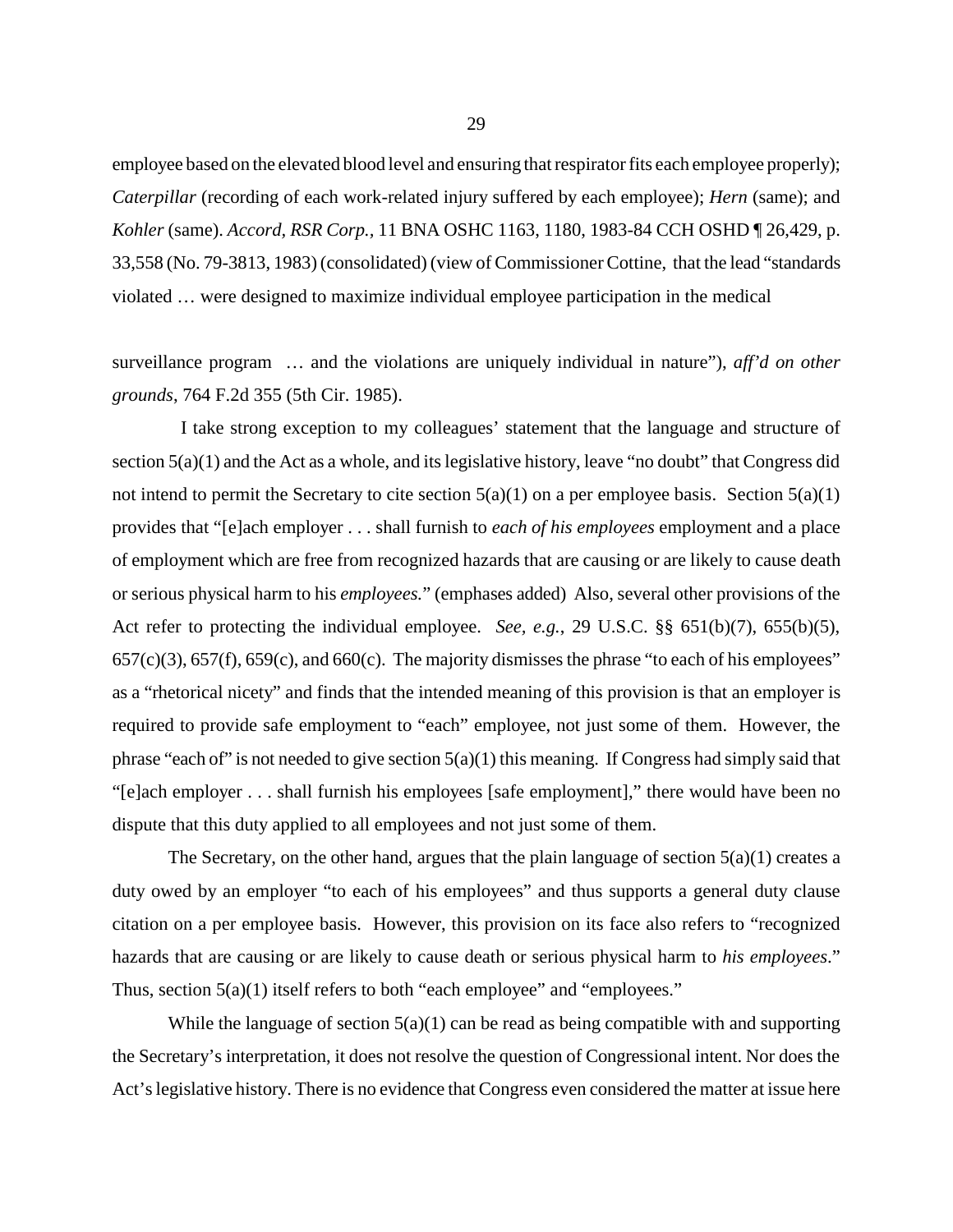-- whether section  $5(a)(1)$  may be cited on a per employee basis. In short, the ambiguous language and structure of section  $5(a)(1)$  and the Act as a

whole and the non-existent legislative history on this point do not establish that the Secretary's per employee citing of section  $5(a)(1)$  is unreasonable, much less "patently unreasonable" as my colleagues find. I therefore conclude that the Act neither mandates nor prohibits the Secretary from citing section  $5(a)(1)$  on a per employee basis. Significantly, there is nothing in the Act or its legislative history to suggest that Congress contemplated instance-by-instance citations and penalties for section 5(a)(2) violations when the Act was passed or for that matter that Congress contemplated them in section  $5(a)(2)$  cases but not in section  $5(a)(1)$  cases. Yet my colleagues found such instanceby-instance citations appropriate in *Caterpillar*.

In the Omnibus Budget Reconciliation Act of 1990, Pub. L. No. 101-508, § 3101 (1990), which amended section 17 of the Act, Congress increased by sevenfold to \$70,000 the maximum penalty for willful and repeat violations and established a \$5,000 minimum penalty for willful violations. This sharp rise in penalties, more than double the increase needed to keep pace with inflation, was enacted to "deter violations and ensure adequate enforcement by OSHA." The new \$5,000 mandatory minimum penalty for willful violations was adopted "to ensure that the most egregious violators" are effectively penalized. H.R. Conf. Rep. No. 964, *reprinted in* 1990 U.S. Code Cong. & Admin. News 2393. The Omnibus bill and its legislative history clearly reflects an intent by Congress to enhance the Secretary's ability to use higher penalties to enforce the provisions of the Act. However, even though this action by Congress occurred at a time when the Secretary's "egregious"

case policy involving mega-fines, *i.e.*, fines of more than a million dollars, was well known to Congress, the Omnibus bill and its legislative history does not constitute an "express" endorsement by Congress of the Secretary's instance-by-instance policy, either under section 5(a)(2) or 5(a)(1).

In short, the Secretary's interpretation of section  $5(a)(1)$  so as to permit the Secretary to cite an employer separately for each employee willfully exposed to a hazard is reasonable because it is consistent with the Commission's holding in *Caterpillar* which approves instance-by-instance citing in the 5(a)(2) context, and because it is compatible with the terms and purposes of the Act and it is not in conflict with the plain language of section  $5(a)(1)$ .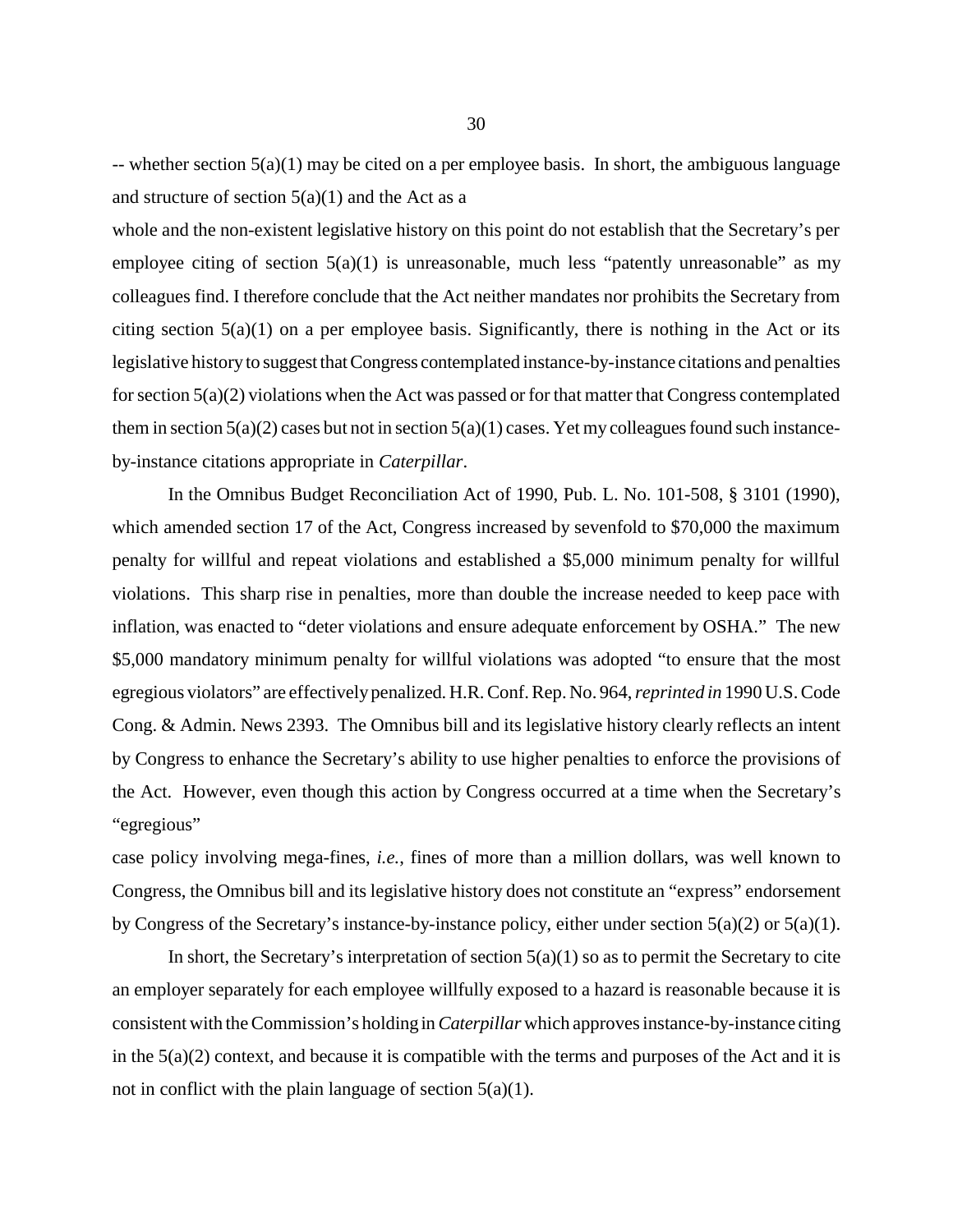Turning to the issue of deference, I share my colleague's view that, in general, the Commission need not defer under *Chevron, U.S.A., Inc. v. Natural Resources Defense Council, Inc.*, 467 U.S. 837 (1984), to the Secretary's interpretation of a statute created by Congress as opposed to a regulation that the Secretary himself drafted and promulgated. However, it is necessary to consider the nature of the particular statutory provision. Here, whether or how to cite under section 5(a)(1) relates directly to the Secretary's prosecutorial discretion and goes to the heart of his enforcement authority. *See Cuyahoga Valley Ry.*, 474 U.S. at 6-7 (necessary adjunct of the Secretary's authority to determine if a citation should be issued (under section 9(a) of the Act) is the unreviewable discretion to withdraw a citation and settle a case); *Martin v*. *Pav-Saver Mfg. Co.,* 933 F.2d 528, 531 (7th Cir. 1991) ("the Secretary's multifaceted--and delicate--enforcement responsibilities [under section 10 of the

Act] during this fifteen-day period make reasonable her regulatory interpretation of the Act as requiring written notice of contest" and thus "we owe deference to her interpretation of the statute"). Accordingly, the inapplicability of *Chevron* notwithstanding, in this context the Secretary's interpretation of section 5(a)(1), if reasonable, is entitled to deference. Moreover, given the silence in the legislative history, the Secretary's broad discretion in enforcing the Act and the Secretary's previous application of its egregious policy in enforcing standards (which the Commission has endorsed), I would find the Secretary's interpretation here is reasonable as a matter of law.

Therefore, in my view the Secretary is not precluded as a matter of law from citing an employer under section  $5(a)(1)$  on a per employee basis. However, as the Commission noted in *Caterpillar* "[n]ot all violations of the Act, standards, or regulations lend themselves to multiple citations." 15 BNA OSHC at 2173, 1991-93 CCH OSHD at p. 41,006. Similarly not all general duty clause violations lend themselves to multiple citations. Thus, while it is reasonable for the Secretary to be able to cite section 5(a)(1) on a per employee basis as a matter of law, whether the Secretary's per employee citing is *reasonable as applied to a particular case* is another matter.

While the Secretary has considerable prosecutorial discretion under the Act, I would hold that the Secretary is nevertheless obligated to show why instance-by-instance citations are warranted in the particular section  $5(a)(1)$  case. In determining whether instance-by-instance citations are warranted in a particular case, I would look to the following factors.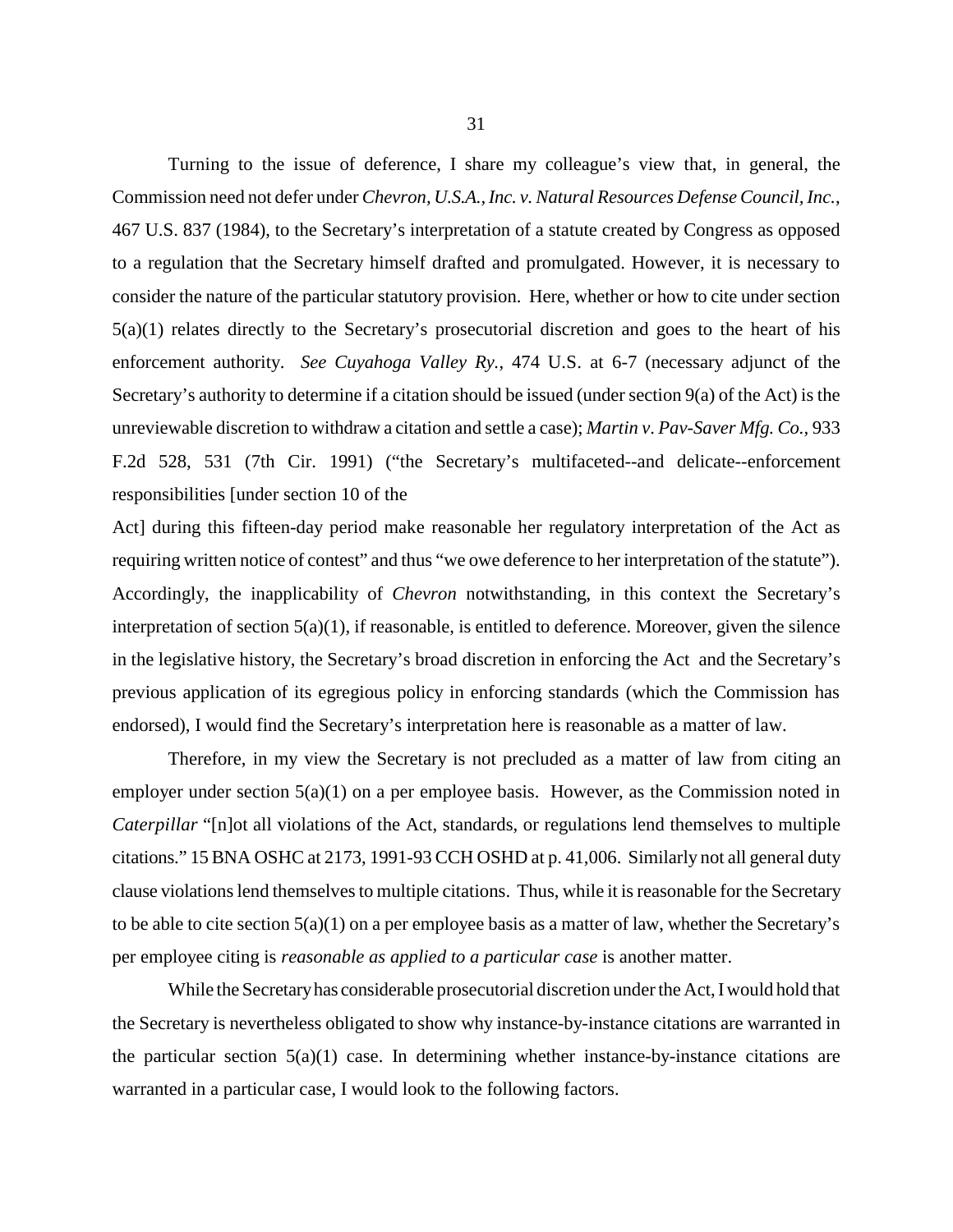In *Caterpillar*, the Commission held that separate penalties with respect to each instance of a violation of a particular standard would be permissible where the "unit of prosecution" under the standard was an individual act rather than an overall course of conduct. Thus, in section 5(a)(2) cases the Commission looks to the language of the standard to determine whether it permits the Secretary to cite violations of the standard instance-by-instance. Section 5(a)(1) cases may similarly require the Commission to look at the action or conduct giving rise to the general duty clause violation to determine whether the employer's failure to protect its employees against recognized hazards manifests itself through acts or omissions that are uniquely individual in nature.For example, in *Waldon Healthcare Center,* rather than citing the employer just once under section 5(a)(1) for failing to vaccinate employees against hepatitis B, the Secretary might have cited the employer separately for each employee not vaccinated.<sup>26</sup> Such a case would have been on all fours with *Caterpillar* and *Sanders Lead*, in which the Commission found that a single employer policy decision precipitated multiple violative failures to act and accordingly could result in multiple citations. Thus, the Secretary may show under section  $5(a)(1)$  that the violation involves acts uniquely individual in nature, *e.g.*, failure to vaccinate each employee against hepatitis B virus.

Alternatively, the Secretary may show that such a unit of prosecution, per exposed employee, is reasonable based on evidence showing the circumstances in the case to be extraordinary, *i.e.,* that the Secretary is warranted in using this extraordinary means of enforcement.<sup>27</sup> On review the Secretary argues that he has cited Arcadian for 87 violations of section  $5(a)(1)$  because this is an extraordinary case. During oral argument in this case the Secretary argued that Arcadian's violations were so flagrantly willful as to be nearly unprecedented in the agency's experience, so much so as to set this employer apart from other employers and indeed, other willful violators of the Act (Tr.

<sup>&</sup>lt;sup>26</sup> 16 BNA OSHC 1052, 1993 CCH OSHD ¶ 30,021 (No. 89-2804, 1993)(consolidated).

 $27$  My colleagues assert that allowing "per employee" citations will open the door to "virtually limitless citation authority." On the contrary, the number of employees exposed to a hazard is a clearly defined and absolutely limited measure of the danger posed to employees by employer action or inaction. It allows the Secretary to differentiate between an employer willfully exposing 1, 20, or 87 employees to a hazard. And we need not address here or even speculate whether this somehow opens the door for the Secretary to issue "orders" for each day or each hour that a violative condition exists, as the majority suggests.